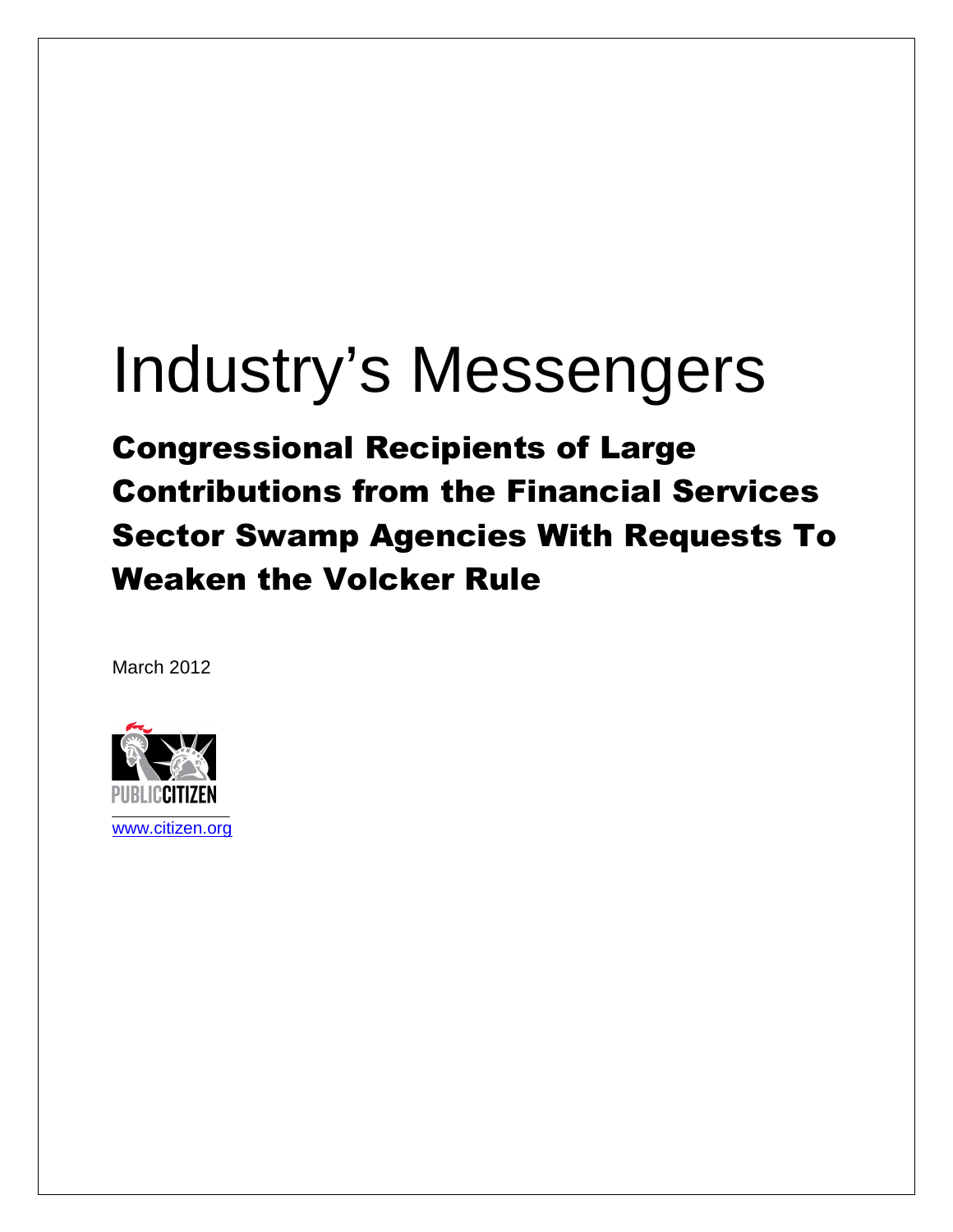#### **Acknowledgments**

This report was written by Negah Mouzoon, Researcher for Public Citizen's Congress Watch Division, and Bart Naylor, Financial Policy Advocate for Congress Watch. It was edited by Congress Watch Director David Arkush and Congress Watch Research Director Taylor Lincoln.

#### **About the Two Cents Series**

Public Citizen's "Two Cents" series documents Wall Street's comments to agencies (the industry's "two cents") on various rules pertaining to the Dodd-Frank Wall Street Reform and Consumer Protection Act and the campaign contributions (more than two cents) the industry has used to enhance its clout. This is the third report in the series.

#### **About Public Citizen**

Public Citizen is a national non-profit organization with more than 250,000 members and supporters. We represent consumer interests through lobbying, litigation, administrative advocacy, research, and public education on a broad range of issues including consumer rights in the marketplace, product safety, financial regulation, safe and affordable health care, campaign finance reform and government ethics, fair trade, climate change, and corporate and government accountability.



Public Citizen's Congress Watch 215 Pennsylvania Ave. S.E. Washington, D.C. 20003 P: 202-546-4996 F: 202-547-7392 http://www.citizen.org

© 2012 Public Citizen. All rights reserved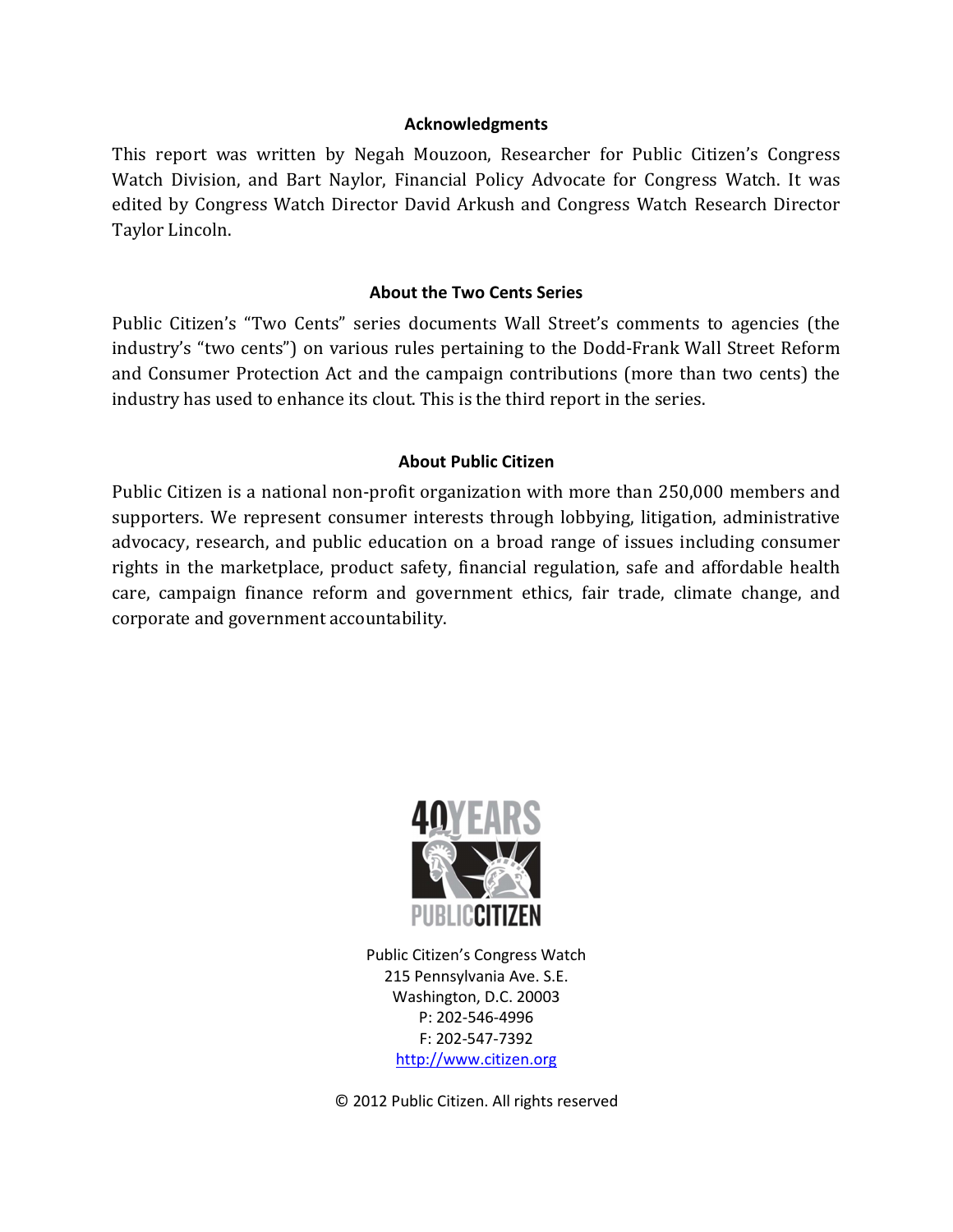### **Introduction**

ew provisions of the Dodd-Frank Wall Street Reform and Consumer Protection Act  $\Gamma$ ew provisions of the Dodd-Frank Wall Street Reform and Consumer Protection Act have attracted more attention than Section 619, commonly known as the Volcker Rule. Named for former Federal Reserve chairman Paul Volcker, the rule bars federally insured banks and affiliates from engaging in a set of risky activities.

Federal agencies are required to write a rule implementing Section 619. In November 2011, four financial agencies released a proposed rule for public comment.<sup>1</sup>

The proposed rule would prohibit banks from engaging in proprietary trading, participating in complex securitizations, owning hedge funds or private equity funds, or engaging in any other high-risk activities. It also prohibits banks from taking actions that conflict with the interests of their customers.

The 120-day public comment window closed on Feb. 13. The SEC received more than 18,000 comments, including more than 15,700 from Public Citizen members.2 Although the most heated opposition to elements of the proposed rule came from Wall Street's biggest banks, members of Congress also submitted several complaints that largely echoed industry's rhetoric.

This report is based on the 24 comment letters that were submitted by members of Congress. In total, the letters were signed by 196 lawmakers. This report reviews common topics in the comments and compares the campaign contributions received by those members of Congress asking to weaken the rule with those seeking a stronger measure.

 $\overline{a}$ <sup>1</sup> The agencies were the Federal Reserve System, the Securities and Exchange Commission (SEC), the Federal Deposit Insurance Corporation (FDIC), and the Office of the Comptroller of the Currency (OCC). The rule is available at http://1.usa.gov/sSwByz. A fifth agency, the Commodity Futures Trading Commission (CFTC), in February released a nearly identical proposal, supplemented by questions that pertained to its supervisory portfolio. Over 120 day periods, all five agencies have solicited public comments on the rule itself and the supplemental questions that follow. While the comment period for the first four agencies expired on Feb. 13, 2012, the CFTC's period will last through April 16. *See* Hearing on The Volcker Rule before the Subcommittee on Capital Markets & Government Sponsored Enterprises, Subcommittee On Financial Institutions, and Consumer Credit Comm. on Financial Services, 112th Cong. (2012) (statement of Governor Daniel K. Tarullo of the Federal Reserve), http://1.usa.gov/A4Il6y. *See also* Prohibitions and Restrictions on Proprietary Trading and Certain Interests in, and Relationships With, Hedge Funds and Covered Funds 77 Fed. Reg. 30, (Proposed Feb. 14, 2012) (to be codified at 12 U.S.C. 1851), http://1.usa.gov/ABCiSq.

<sup>2</sup> Public Citizen analysis of internal constituent management relations system and comments to SEC, http://1.usa.gov/GT3Wqp.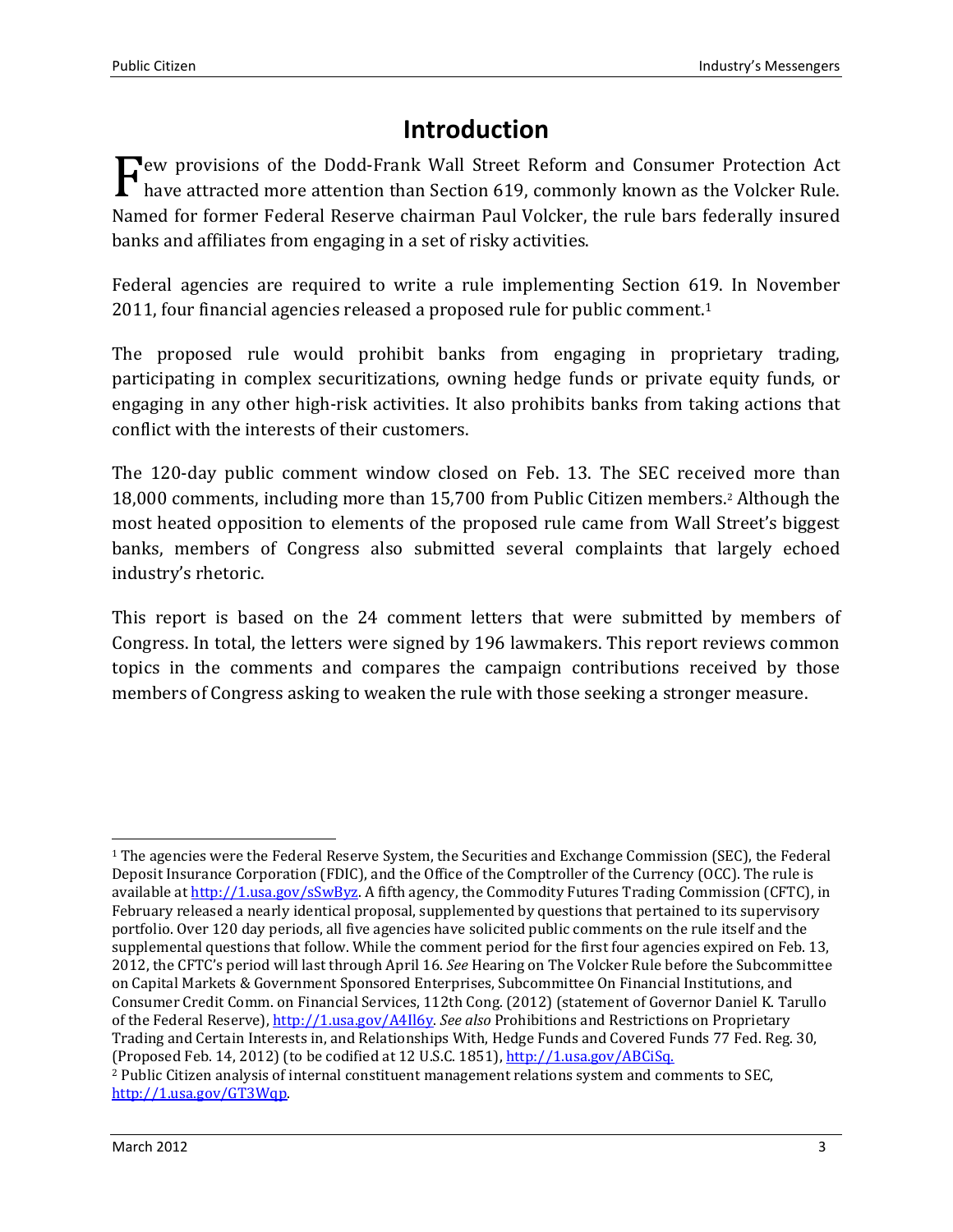### **I. Members of Congress Seeking a Weaker Volcker Rule Have Received Four Times More Campaign Contributions On Average Than Those Seeking a Stronger Rule.**

Members of Congress submitted 24 comment letters to the federal agencies drafting the regulations for the Volcker Rule. Seventeen letters seeking to weaken the rule were signed by 172 members. Three letters recommending steps to strengthen the rule were signed by 20 members. Four members individually submitted letters that did not weigh in favor of strengthening or weakening the rule.<sup>3</sup>

Those seeking to weaken the rule have received \$66.7 million from the financial services industry since the 2010 election cycle compared to only \$1.9 million in contributions received by those asking for a more robust rule. [See Figures 1, 2 and 3] Those seeking to weaken the rule have received an average of \$388,010 from the industry, more than four times as much as the average of \$96,897 received by those asking for a stronger rule.

| Grouping      | <b>Cumulative</b><br>2010 & 2012 Campaign Contributions<br><b>Received By Signatories From the</b><br><b>Financial Services Industry</b> | Average<br>2010 & 2012 Campaign<br><b>Contributions Received By</b><br><b>Signatories From the</b><br><b>Financial Services Industry</b> |
|---------------|------------------------------------------------------------------------------------------------------------------------------------------|------------------------------------------------------------------------------------------------------------------------------------------|
| Weakeners     | \$66,737,770                                                                                                                             | \$388,010                                                                                                                                |
| Strengtheners | \$1,937,930                                                                                                                              | \$96,897                                                                                                                                 |

#### **Figure 1: Campaign Contributions Received by Those Seeking to Weaken the Volcker Rule v. Those Seeking to Strengthen It, 2010-2012 Election Cycles\***

Source: The Center for Responsive Politics (www.opensecrets.org). \*2012 election cycle data are incomplete because cycle is in progress.

 $\overline{a}$ 

<sup>&</sup>lt;sup>3</sup> This report does not analyze the campaign contributions received by signatories of letters that did not ask for substantive change to the Volcker Rule. Of the neutral letters, Rep. Michael Burgess (R-Texas) asked for an extension of the comment period; Rep. Steve Israel (D-N.Y.) asked the agencies to pay close attention to comments submitted by certain business leaders; Sen. Kirsten E. Gillibrand (D-N.Y.) asked agencies to continue to seek a balance between the needs of financial institutions and the rule's restrictions; and Rep. Barney Frank (D-Mass.) requested that regulators draft a simpler version of the rule and take care to provide businesses with proper notice on implementation dates.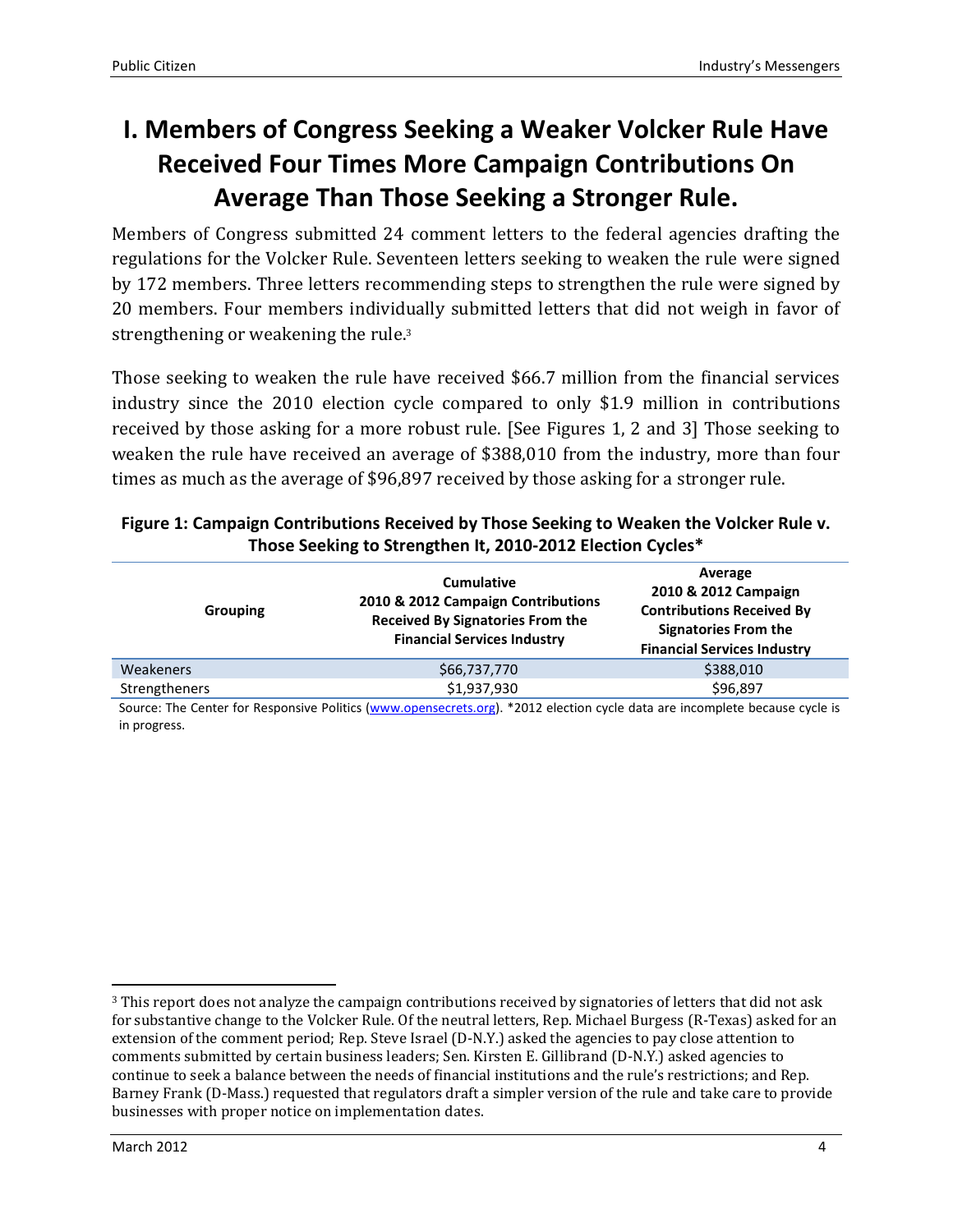| <b>Date</b>     | Number of<br><b>Signatories</b> | <b>Lead Signature on Letter</b>  | 2010 & 2012 Campaign<br><b>Contributions Signatories</b><br><b>Received From the</b><br><b>Financial Services Industry*</b> |
|-----------------|---------------------------------|----------------------------------|-----------------------------------------------------------------------------------------------------------------------------|
| Dec. 20, 2011   | 121                             | Rep. Randy Neugebauer (R-Texas)  | \$35,492,734                                                                                                                |
| Feb. 17, 2012   | 25                              | Rep. Gary C. Peters (D-Mich.)    | \$8,710,473                                                                                                                 |
| Jan. 27, 2012   | 17                              | Rep. Carolyn McCarthy (D-N.Y.)   | \$8,360,243                                                                                                                 |
| Feb. 16, 2012   | 6                               | Sen. Thomas R. Carper (D-Del.)   | \$6,987,107                                                                                                                 |
| Dec. 7, 2011    | $\overline{4}$                  | Rep. Spencer Bachus (R-Ala.)     | \$5,064,654                                                                                                                 |
| Feb. 24, 2012   | 1                               | Sen. Michael Bennet (D-Colo.)    | \$2,461,890                                                                                                                 |
| Feb. 13, 2012   | 1                               | Sen. Bob Corker (R-Tenn.)        | \$2,419,795                                                                                                                 |
| March 16, 2012  |                                 | Rep. Jim Himes (D-Conn.)         | \$1,665,890                                                                                                                 |
| Feb. 17, 2012   | $\mathbf{1}$                    | Sen. Barbara Boxer (D-Calif.)    | \$1,140,130                                                                                                                 |
| Nov. 3, 2011    | 5                               | Rep. David P. Roe (R-Tenn.)      | \$719,458                                                                                                                   |
| Dec. 16, 2011   | 1                               | Rep. David Schweikert (R-Ariz.)  | \$328,900                                                                                                                   |
| Dec. 13, 2011   | $\mathbf{1}$                    | Rep. Anna G. Eshoo (D-Calif.)    | \$285,212                                                                                                                   |
| Jan. 23, 2011   | $\mathbf{1}$                    | Rep. Jackie Speier (D-Calif.)    | \$264,072                                                                                                                   |
| Jan. 13, 2012   |                                 | Sen. Kay R. Hagan (D-N.C.)       | \$237,831                                                                                                                   |
| Dec. 23, 2011   | $\mathbf{1}$                    | Rep. Zoe Lofgren (D-Calif.)      | \$176,222                                                                                                                   |
| Feb. 27, 2012   | 1                               | Rep. Bob Goodlatte (R-Va.)       | \$157,450                                                                                                                   |
| Dec. 20, 2011   |                                 | Rep. Michael M. Honda (D-Calif.) | \$109,970                                                                                                                   |
| <b>Combined</b> | $172**$                         | <b>Average Per Member</b>        | \$388,010                                                                                                                   |

#### **Figure 2: Campaign Contributions Received by Members of Congress Who Asked to Weaken the Volcker Rule, 2010-2012 Election Cycles**

Source: The Center for Responsive Politics (www.opensecrets.org). \*2012 election cycle data are incomplete because cycle is in progress; total amounts and average include all signatories, not just the first name on letters signed by more than one member. \*\*The total number of signatories excludes duplicates.

#### **Figure 3: Campaign Contributions Received by Members of Congress Who Asked to Strengthen the Volcker Rule, 2010-2012 Election Cycles**

| Date            | Number of<br><b>Signatories</b> | <b>Lead Signature on Letter</b>  | 2010 & 2012 Campaign<br><b>Contributions Signatories</b><br><b>Received From the</b><br><b>Financial Services Industry*</b> |
|-----------------|---------------------------------|----------------------------------|-----------------------------------------------------------------------------------------------------------------------------|
| Nov. 16, 2011   | 17                              | Rep. Maurice D. Hinchey (D-N.Y.) | \$1,477,406                                                                                                                 |
| Oct. 7, 2011    | 5.                              | Rep. Earl Blumenauer (D-Ore.)    | \$497,888                                                                                                                   |
| Feb. 13, 2012   | 2                               | Sen. Jeff Merkley (D-Ore.)       | \$237,500                                                                                                                   |
| <b>Combined</b> | $20**$                          | <b>Average Per Member</b>        | \$96,897                                                                                                                    |

Source: The Center for Responsive Politics (www.opensecrets.org). \*2012 election cycle data are incomplete because cycle is in progress; total amounts and average include all signatories, not just the first name on letters signed by more than one member. \*\*The total number of signatories excludes duplicates.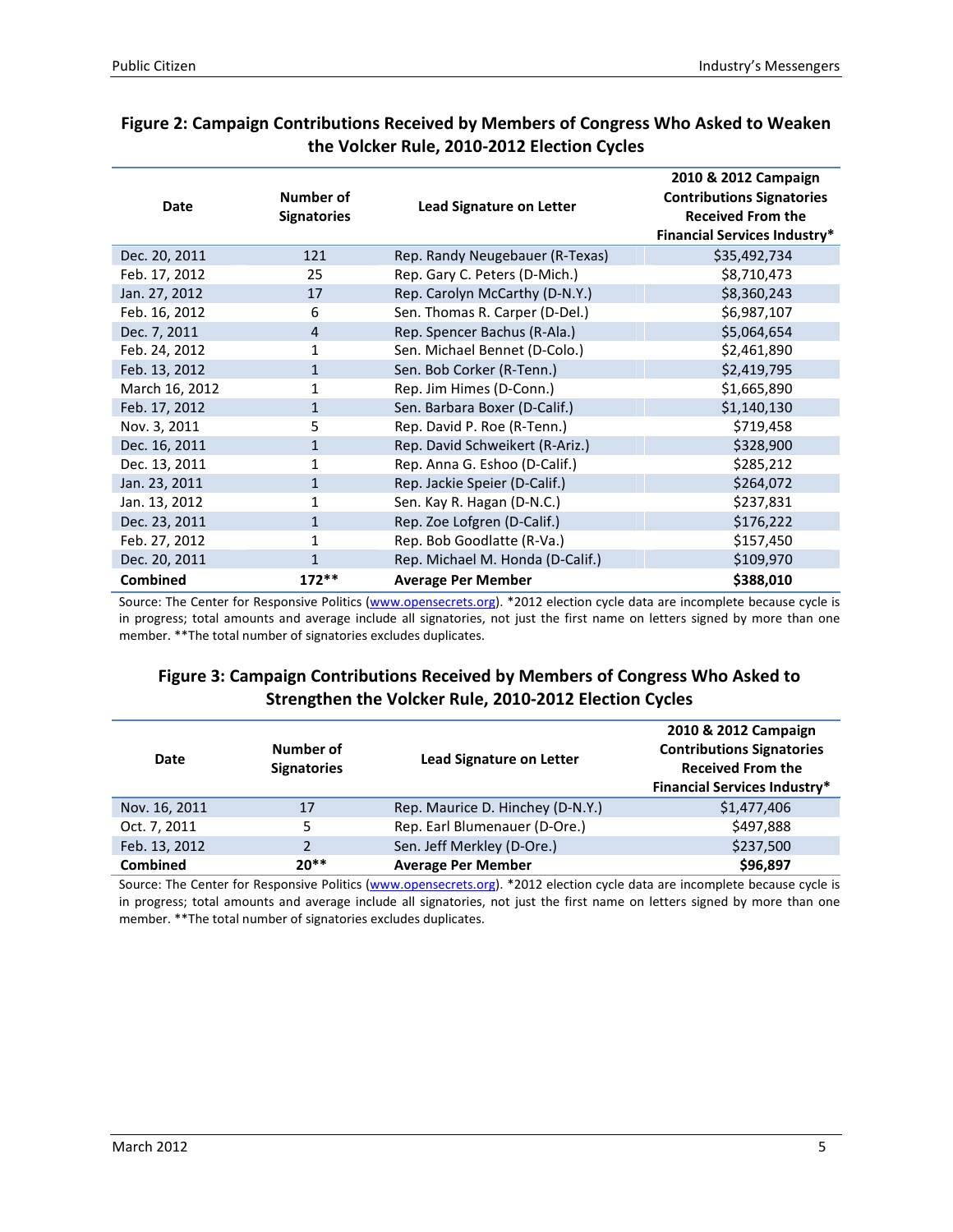### **II. Members of Congress Draw Their Talking Points from Industry's Doomsday Speculations About Volcker Rule's Effect on Economy.**

Several of the letters submitted by members of Congress echoed industry's rhetoric to argue that the rule would hurt the economy.

For example, Rep. Randy Neugebauer (R-Texas) and 120 House co-signers claimed in a comment letter that "the rule, as drafted, would result in higher borrowing costs for American businesses, thereby impacting economic growth and job creation."4 Their words sound much like those of pro-industry groups like the Securities Industry and Financial Markets Association (SIFMA), the American Bankers Association (ABA), the Financial Services Roundtable, and the Clearing House Association. These industry groups jointly submitted a comment claiming that the Volcker Rule would result in "significantly higher costs of, and limited opportunities for, capital formation" and thus "impose significant costs on the financial system and the economy."5 Neugebauer and his co-signers have received \$35.5 million from the financial services industry since the 2010 election cycle.

Neugebauer's letter was one of many to claim that the Volcker Rule would reduce the liquidity of markets. In the simplest terms, liquidity refers to the ease with which things can be bought or sold.

Sen. Michael Bennet (D-Colo.), who has received \$2.5 million in campaign contributions from the financial services industry since 2010, warned that the proposed rule "may unintentionally chill basic market-making activities, which are explicitly permitted under the Volcker Rule."<sup>6</sup>

These claims parallel warnings put forth in comment letters by JP Morgan Chase & Co. and the ABA that the rule will hinder their ability or desire to perform market-making functions.

<u>.</u>

<sup>4</sup> Letter from Rep. Randy Neugebauer, *et al*., U.S. Representative, 112th Cong., to Ben S. Bernanke, Chairman of the Federal Reserve, Mary Schapiro, Chairman of SEC, Gary Gensler, Chairman of the CFTC, Martin J. Gruenberg, Acting Chairman of FDIC, and John Walsh, Acting Comptroller of the Currency of the OCC, (Dec. 20, 2011), http://1.usa.gov/wROoxx.

<sup>5</sup> Letter from the Securities Industry and Financial Markets Association (SIFMA), *et al*., to John Walsh, Acting Comptroller of the Currency of the OCC, Jennifer J. Johnson, Secretary for the Federal Reserve, Gary Kuiper, Counsel for FDIC, and Information Collection Comments at the Office of Thrift Supervision (OTS), (Feb. 13, 2012), http://1.usa.gov/GXBpTi.

<sup>6</sup> Letter from Sen. Michael Bennet, U.S. Senator, 112th Cong., to Ben S. Bernanke, Chairman of the Federal Reserve, Mary Schapiro, Chairman of SEC, Gary Gensler, Chairman of the CFTC, Martin J. Gruenberg, Acting Chairman of FDIC, and John Walsh, Acting Comptroller of the Currency of the OCC, (Feb. 24, 2012), http://1.usa.gov/wqCLTK.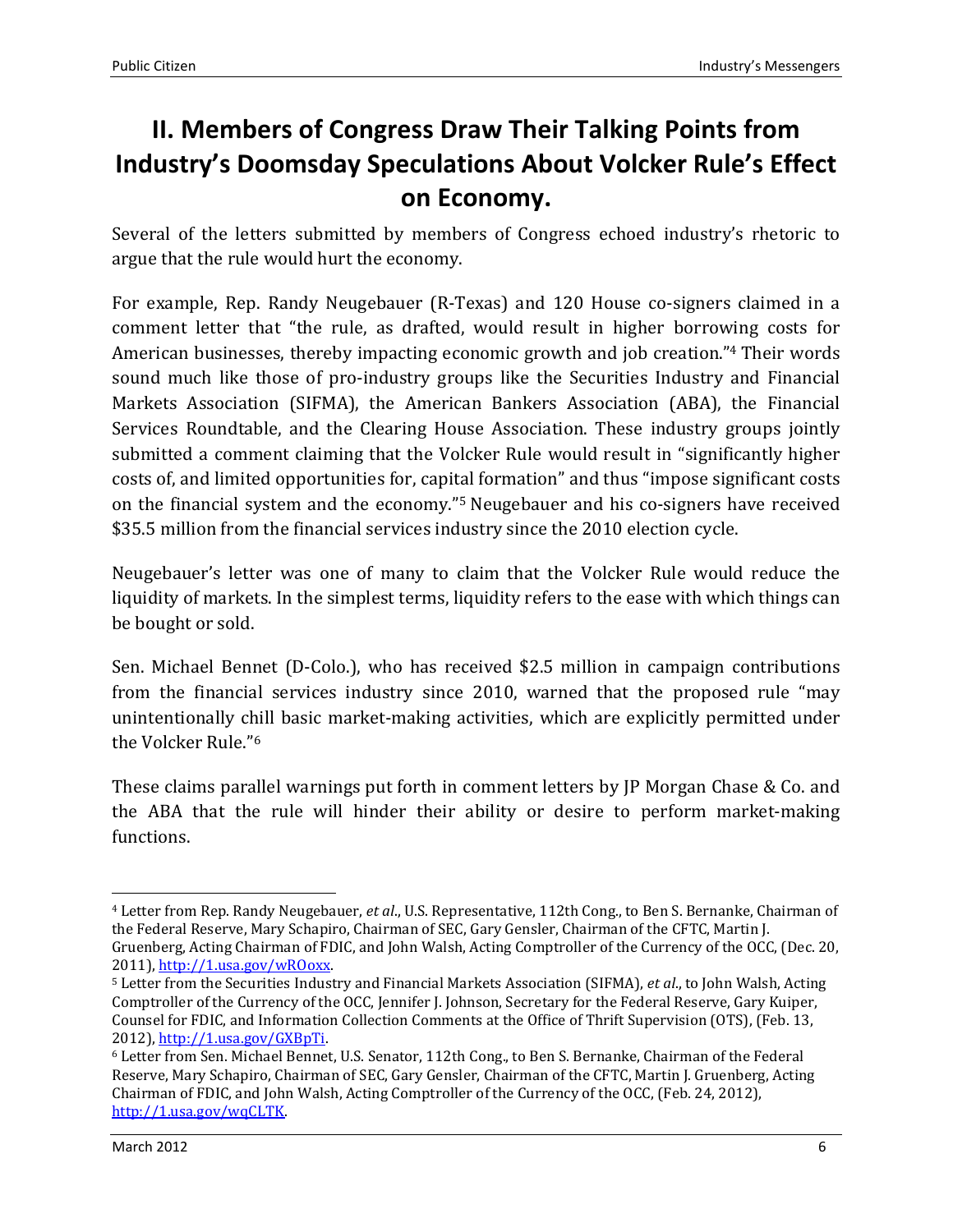JP Morgan wrote of the Volcker Rule that it is "an intrusive compliance regime" that would result in a "chill on legitimate economic activity." <sup>7</sup> The ABA wrote in its comment letter that the "only natural result [of the Volcker Rule] will be to chill investment that is otherwise prudent."<sup>8</sup>

**Public Citizen's response:** The warnings concerning liquidity are overstated. The law permits banks to engage in legitimate market-making activities, in which they act as intermediaries between buyers and sellers. What the law prohibits is banks speculating on a financial position, hoping to take advantage of changes in the market price.

If it proves difficult to distinguish between market making and proprietary trading, as some argue, then regulators should err on the side of treating transactions as prohibited proprietary trading. Stopping banks from engaging in proprietary trading is the Volcker Rule's principal command, and to define proprietary trading too narrowly would undermine the law. In contrast, little or nothing is lost by defining proprietary trading broadly. Activities prohibited by the rule can be spun off from banks and conducted through separate nonbank financial institutions. There should be no less liquidity in the markets; the only potential change is that a greater proportion of the liquidity might stem from nonbank financial institutions rather than banks.

### **III. Members of Congress Seek Exemptions for Venture Capital Firms.**

At least ten of the congressional letters asked agencies to create a carve-out that would permit banks to make investments in venture capital funds.

Rep. Gary C. Peters (D-Mich.) and 24 of his House colleagues wrote, "Congress treated venture capital funds differently than hedge funds and private equity funds because of the unique characteristics of their investment model … These characteristics mean that investment in venture capital funds does not pose a danger to the safety and soundness of the banking system or create systemic risk for the larger economy."9 Peters and his cosigners have received \$8.7 million in campaign contributions from the financial services industry since 2010.

**.** 

<sup>7</sup> Letter from Barry L. Zubrow, Corporate Regulatory Affairs of JPMorgan Chase & Co., to the Department of Treasury, the Federal Reserve, SEC, FDIC, and OCC (Feb. 13, 2012), http://1.usa.gov/H5Q9P5.

<sup>8</sup> Letter from Frank Keating, President & CEO, American Bankers Association, to Jennifer J. Johnson, Secretary for the Federal Reserve, Elizabeth M. Murphy, Secretary for the SEC, Robert E. Feldman, Executive Secretary for FDIC, and David A. Stawick, Secretary for the CFTC, and OCC (Feb. 13, 2012), http://1.usa.gov/Hahznu. <sup>9</sup> Letter from Rep. Gary C. Peters, U.S. Representative, 112th Cong., to Ben S. Bernanke, Chairman of the Federal Reserve, Mary Schapiro, Chairman of SEC, Gary Gensler, Chairman of the CFTC, Martin J. Gruenberg, Acting Chairman of FDIC, and John Walsh, Acting Comptroller of the Currency of the OCC (Feb. 17, 2012), http://1.usa.gov/AqW53W.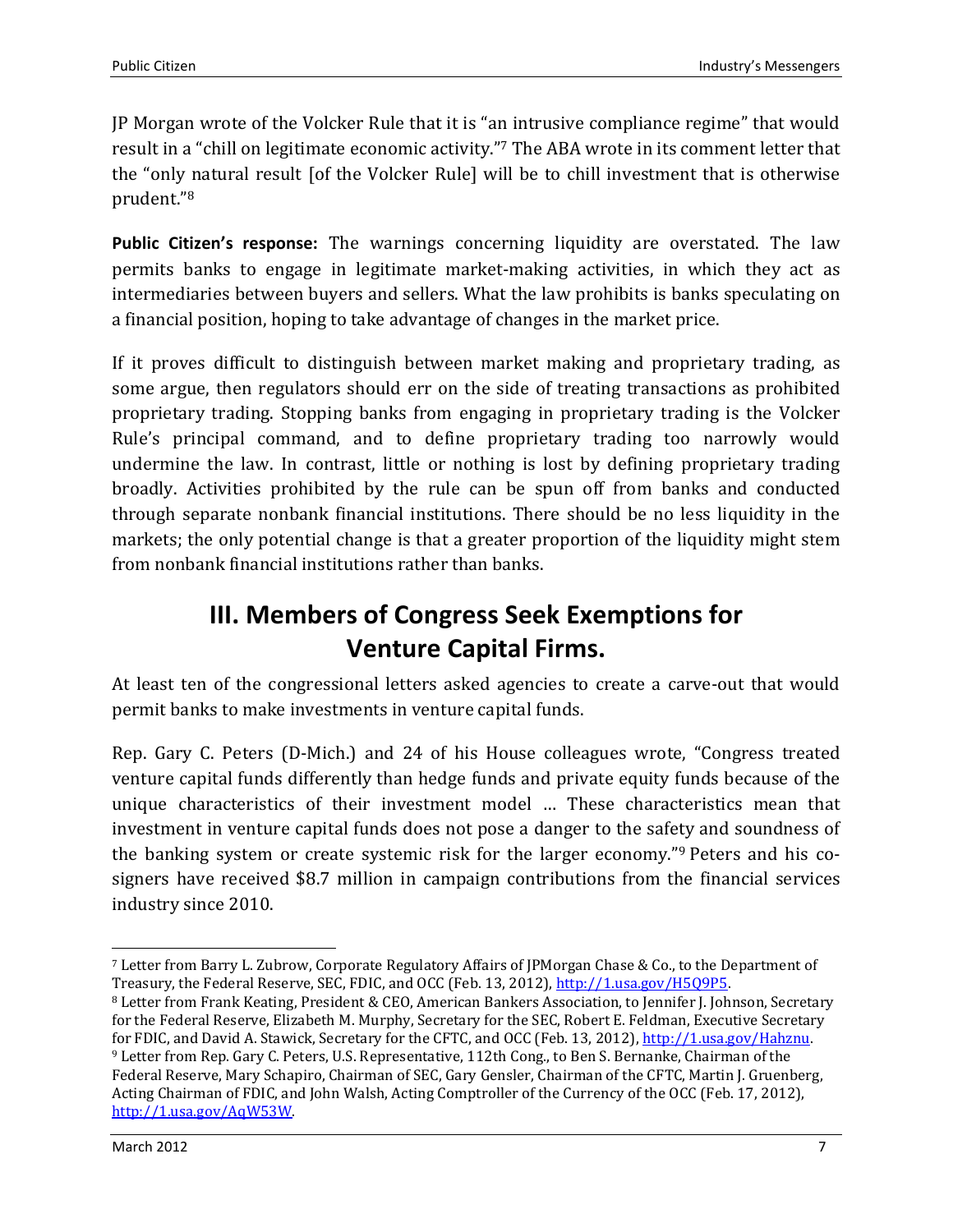Individually signed letters from Rep. Anna Eshoo (D-Calif.), Rep. Bob Goodlatte (R-Va.), Rep. Michael Honda (D-Calif.), Rep. Jackie Speier (D-Calif.), Sen. Michael Bennet (D-Colo.), Sen. Barbara Boxer (D-Calif.), and a jointly signed letter from Sens. Thomas Carper (D-Del.), Scott Brown (R-Mass.), Christopher A. Coons (D-Del.), Mike Crapo (R-Idaho), Pat Toomey (R-Pa.) and Mark Warner (D-Va.), all sought exemptions for venture capital investments. Together, these signatories have received \$11.4 million in campaign contributions from the financial services industry over the past two election cycles.

**Public Citizen's response:** It is in the best interest of the public that banks not be accorded an exemption for venture capital investments. An exemption for venture capital would open a loophole for other high risk investments, such as those in hedge funds or private equity, which are defined under the same legal terms.

Second, venture capital investments are risky by definition, putting them at odds with the underlying objective of the Volcker Rule. Some venture capital investments are directed toward worthy, long-term entrepreneurial objectives that Public Citizen supports, such as the development of clean energy technologies. But because venture capital investments by definition pose high risks, they should not be made by bank holding companies.

Third, only about 7 percent of venture capital investments come from banks.10 As with other activities that the Volcker Rule covers, banks that currently make venture capital investments could provide for such investments to continue by spinning off the relevant portion of their operations.

Finally, prohibiting banks from making venture capital investments may encourage banks to focus more on traditional banking functions. The sponsors of the Volcker Rule, Sen. Jeff Merkley (D-Ore.) and Sen. Carl Levin (D-Mich.), elaborated on this issue in their comment on the proposed rule: "Rather than investing in venture capital funds, banks can and should issue loans directly to new businesses which they judge creditworthy."<sup>11</sup>

 $\overline{a}$ <sup>10</sup> Letter from Mary Dent, General Counsel for SVB Financial Group to Jennifer J. Johnson, Secretary for the Federal Reserve, Elizabeth M. Murphy, Secretary for the SEC, Robert E. Feldman, Executive Secretary for the FDIC, and OCC, (Feb. 13, 2012), http://1.usa.gov/xFmYMS.

<sup>&</sup>lt;sup>11</sup> Letter from Sen. Jeff Merkley and Sen. Carl Levin, U.S. Senators, 112th Cong., to Jennifer Johnson, Secretary for the Federal Reserve, Elizabeth M. Murphy, Secretary for the SEC, David A. Stawick, Secretary for the Commission of the CFTC, Robert Feldman, Executive Secretary for the FDIC, and the OCC (Feb. 13, 2012), http://1.usa.gov/H5SJo4.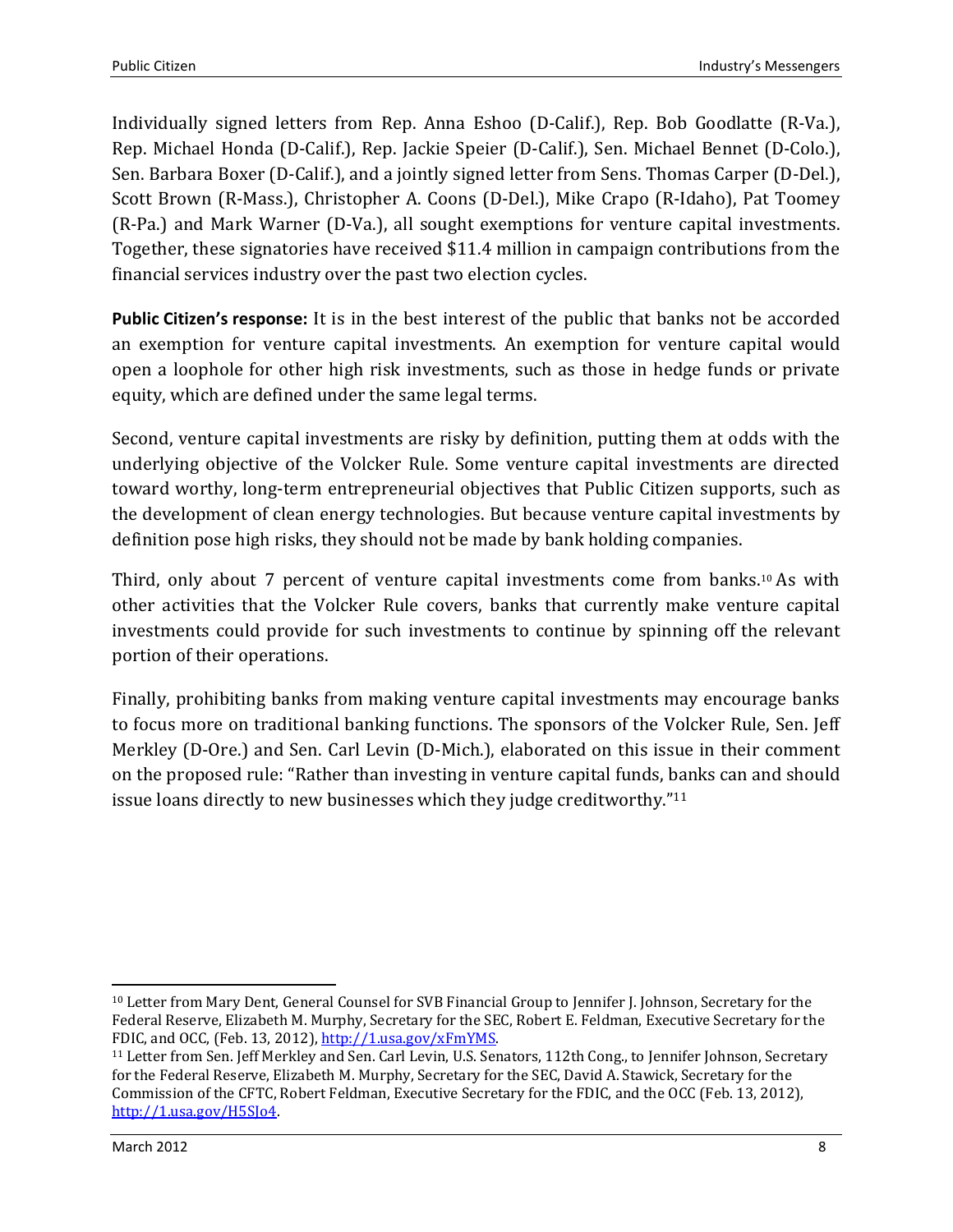### **IV. Members of Congress Parrot Industry's Warning of "Exodus of Clients."**

Many industry associations commented that the rule would result in a loss of American business to less-regulated overseas competitors. As on other subjects relating to the Volcker Rule, members of Congress chimed in with comments that closely resembled industry's. Two letters echoing this concern were signed by 10 members of Congress, who collectively received \$11.4 million from the financial services industry.

"Depending on how the Volcker Rule is implemented, it would spark an exodus of clients from U.S. banks to competitors based overseas,"12 wrote Rep. Spencer Bachus (R-Ala.), Rep. Jeb Hensarling (R-Texas), Rep. Scott Garrett (R-N.J.), and Rep. Shelley Moore Capito (R-W.Va.). These lawmakers have received \$5.1 million from the financial services industry since 2010.

Likewise, Sen. Thomas Carper (D-Del.) and five other senators wrote: "It is essential that the Volcker Rule allow both U.S. banks and foreign banks with U.S. operations to maintain their ability to compete globally with local firms where the Volcker Rule does not apply."<sup>13</sup> Carper and his five co-signers have received nearly \$7 million from the financial services industry since 2010.

These letters paralleled the Chamber of Commerce's comment on the Volcker Rule: "If customers seek to use full-service financial firms, they may be forced to go overseas to engage in certain transactions, or engage other businesses that fall outside of the Volcker Rule prohibitions," the Chamber claimed.<sup>14</sup>

**Public Citizen's response:** These arguments hold little weight. Under the Volcker Rule, banks may still underwrite securities, a primary service for business clients. No less important, investors should grow more, not less, attracted to American banks when the banks are barred from trading for their own benefit rather than that of their clients, and are barred from having conflicts of interest with their customers.

 $\overline{a}$ 

<sup>12</sup> Letter from Rep. Spencer Bachus, Chairman of the Comm. of Financial Services, 112th Cong., *et al*., to Ben S. Bernanke, Chairman of the Federal Reserve, Mary Schapiro, Chairman of SEC, Gary Gensler, Chairman of the CFTC, Martin J. Gruenberg, Acting Chairman of FDIC, and John Walsh, Acting Comptroller of the Currency of the OCC (Dec. 7, 2011), http://1.usa.gov/yADBTT.

<sup>13</sup> Letter from Sen. Thomas R. Carper, U.S. Senator, 112th Cong., *et al*., to Ben S. Bernanke, Chairman of the Federal Reserve, Mary Schapiro, Chairman of SEC, Gary Gensler, Chairman of the CFTC, Martin J. Gruenberg, Acting Chairman of FDIC, and John Walsh, Acting Comptroller of the Currency of the OCC (Feb. 16, 2011),http://1.usa.gov/Ha14Zc.

<sup>14</sup> Letter from David T. Hirschmann, President and Chief Executive Officer of Center for Capital Markets Competitiveness of the U.S. Chamber of Commerce, to the Financial Stability Oversight Council (FSOC) (Feb. 16, 2011) (on file with author).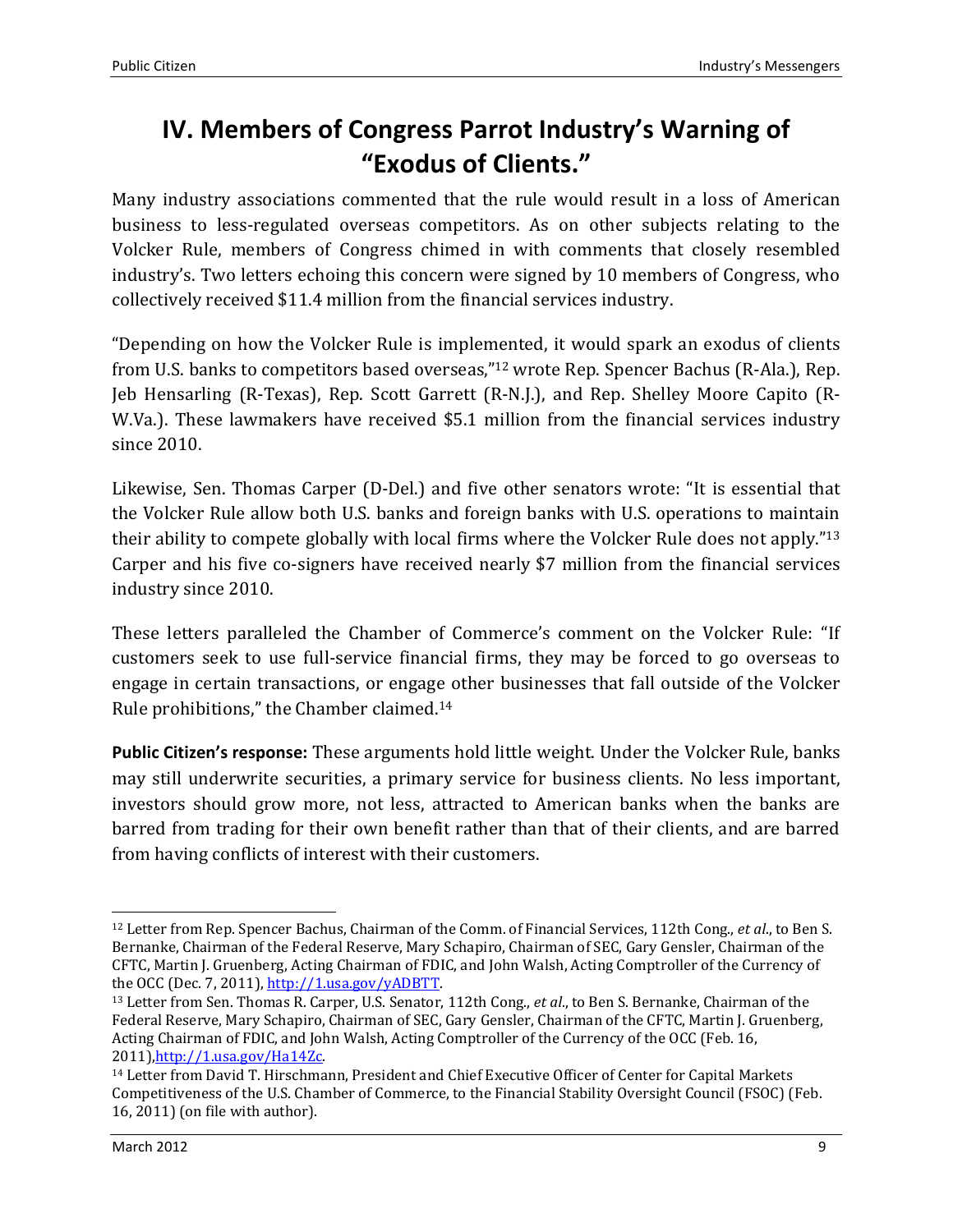The United States should not be intimidated into engaging in a foolhardy race to the bottom on financial regulation. If certain banks are inclined to move operations overseas to avoid laws ensuring that they are safe, sound, and free of conflicts of interest, then Americans should say "good riddance." The United States has no interest in competing with other countries to attract risky banks that put taxpayer dollars and economic stability at risk.

### **V. A Few Members Ask for Stronger Rule.**

Three of the 24 letters requested a stronger Volcker Rule.

A letter submitted by Levin and Merkley urged the agencies to impose stricter guidelines to prevent evasion of the proprietary trading ban, reduce permissions for hedge fund ownership, tighten the prohibition against engaging in complex securitizations, and regulate repurchase agreements more closely (repurchase agreements are both a key source of funding for proprietary trades and a vehicle for engaging in certain types of proprietary trading). In each case, the senators said that the regulators had failed to honor the statute's intent to prevent high-risk banking activity.

Rep. Earl Blumenauer (D-Ore.) and his four co-signers wrote that they were "extremely concerned" about the proposal's "broad exception":<sup>15</sup>

We emphasize that your responsibility is to abide the terms of the statute and the intent of Congress by issuing an ironclad rule to prevent the proprietary trading operations that benefit banks while putting their customers and the entire financial system at risk.<sup>16</sup>

Rep. Maurice D. Hinchey (D-N.Y.), along with 16 co-signers wrote, "In order to ensure our country is never again faced with a repeat of the recent financial crisis, we urge you to reject the draft Volcker Rule and replace it with a strong and simple rule that prohibits commercial banks from engaging in investment activities."<sup>17</sup>

<u>.</u>

<sup>15</sup> Letter from Rep. Earl Blumenauer, U.S. Representative, 112th Cong., to John Walsh, Acting Comptroller of the Currency of the OCC (Oct. 7, 2011), http://1.usa.gov/AEptAU. <sup>16</sup> *Id*.

<sup>17</sup> Letter from Rep. Maurice D. Hinchey, U.S. Representative, 112th Cong., to Ben S. Bernanke, Chairman of the Federal Reserve (Nov. 16, 2011), http://1.usa.gov/xW0JGB.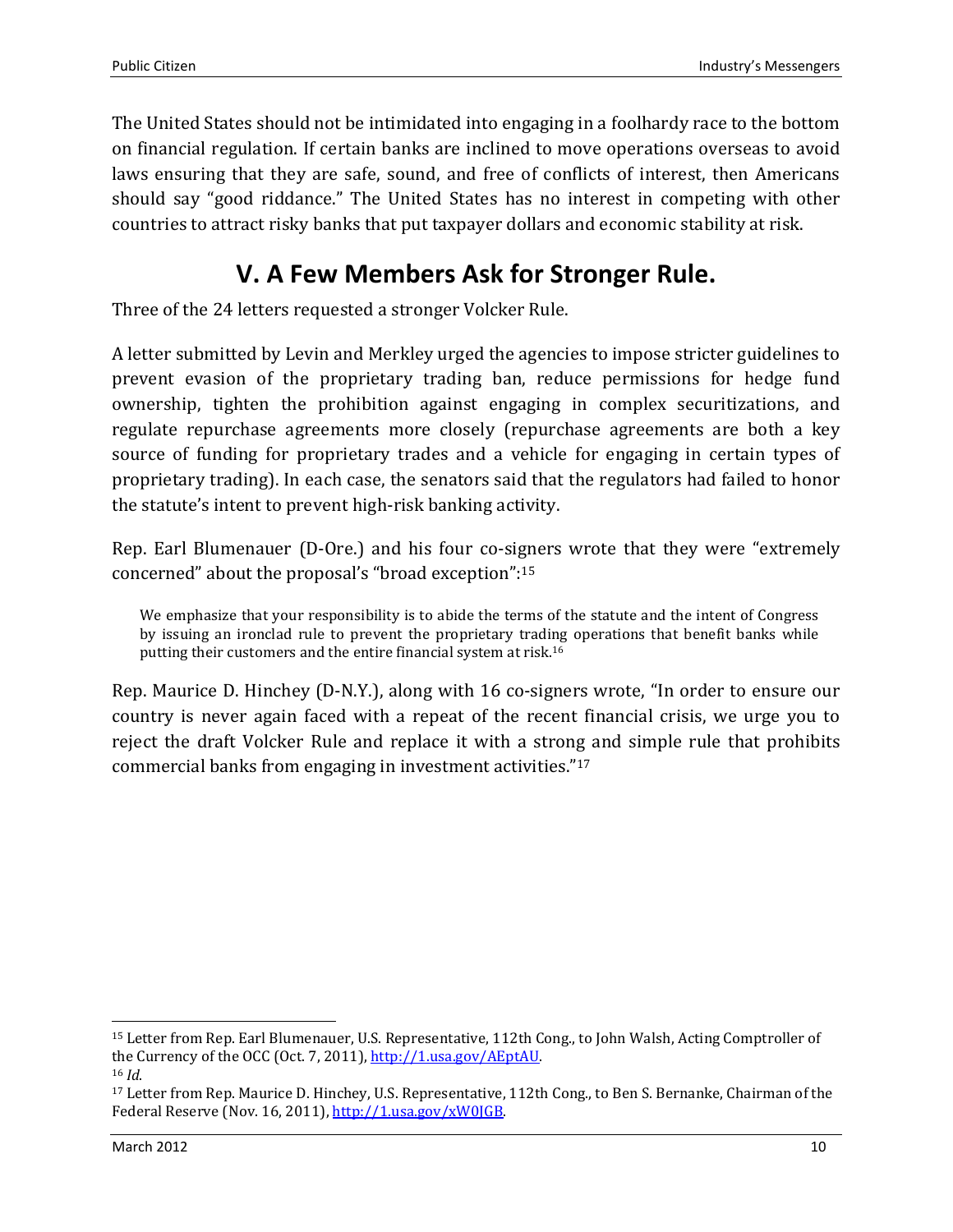### **Appendix 1: Campaign Contributions From the Financial Services Industry to Members of Congress Who Submitted Comment Letters**

**(Arranged By Letter)**

#### **I. Letters Seeking to Weaken Rule**

**Lead Signatory: Rep. Randy Neugebauer (R-Texas); Number of Signatories: 121; Date Submitted: Dec. 20, 2011**

| <b>Member</b>                  | <b>Amount Received</b> |
|--------------------------------|------------------------|
| Ed Royce (R-Calif.)            | \$1,383,278            |
| Dave Camp (R-Mich.)            | \$1,249,291            |
| Patrick J Tiberi (R-Ohio)      | \$1,246,889            |
| Erik Paulsen (R-Minn.)         | \$946,099              |
| Peter Roskam (R-III.)          | \$867,535              |
| Judy Biggert (R-Ill.)          | \$860,077              |
| Randy Neugebauer (R-Texas)     | \$835,811              |
| Pete Sessions (R-Texas)        | \$771,373              |
| John Campbell (R-Calif.)       | \$743,081              |
| Dave Reichert (R-Wash.)        | \$679,536              |
| Aaron Schock (R-III.)          | \$615,066              |
| Tom Price (R-Ga.)              | \$567,512              |
| Patrick McHenry (R-N.C.)       | \$564,977              |
| Lynn Jenkins (R-Kan.)          | \$550,127              |
| Robert Dold (R-III.)           | \$501,150              |
| Nan Hayworth (R-N.Y.)          | \$482,471              |
| Lamar Smith (R-Texas)          | \$456,350              |
| Pete King (R-N.Y.)             | \$453,510              |
| Steve Stivers (R-Ohio)         | \$445,585              |
| Leonard Lance (R-NJ)           | \$443,294              |
| Geoff Davis (R-Ky.)            | \$441,178              |
| Blaine Luetkemeyer (R-Mo.)     | \$437,620              |
| Charles W Boustany Jr. (R-La.) | \$424,239              |
| Don Manzullo (R-Ill.)          | \$412,317              |
| Kenny Marchant (R-Texas)       | \$401,812              |
| Lee Terry (R-Neb.)             | \$399,146              |
| Sam Johnson (R-Texas)          | \$396,940              |
| Gary Miller (R-Calif.)         | \$389,249              |
| Kevin Brady (R-Texas)          | \$386,389              |
| Michael Grimm (R-N.Y.)         | \$378,381              |
| Bill Posey (R-Fla.)            | \$373,588              |
| Michael McCaul (R-Texas)       | \$370,974              |
| Frank D Lucas (R-OK)           | \$370,926              |
| Mike Rogers (R-Mich.)          | \$350,329              |
| Rick Berg (R-N.D.)             | \$342,936              |
| Adrian Smith (R-Neb.)          | \$341,092              |
| David Schweikert (R-Az.)       | \$328,900              |
| Greg Walden (R-Ore.)           | \$323,228              |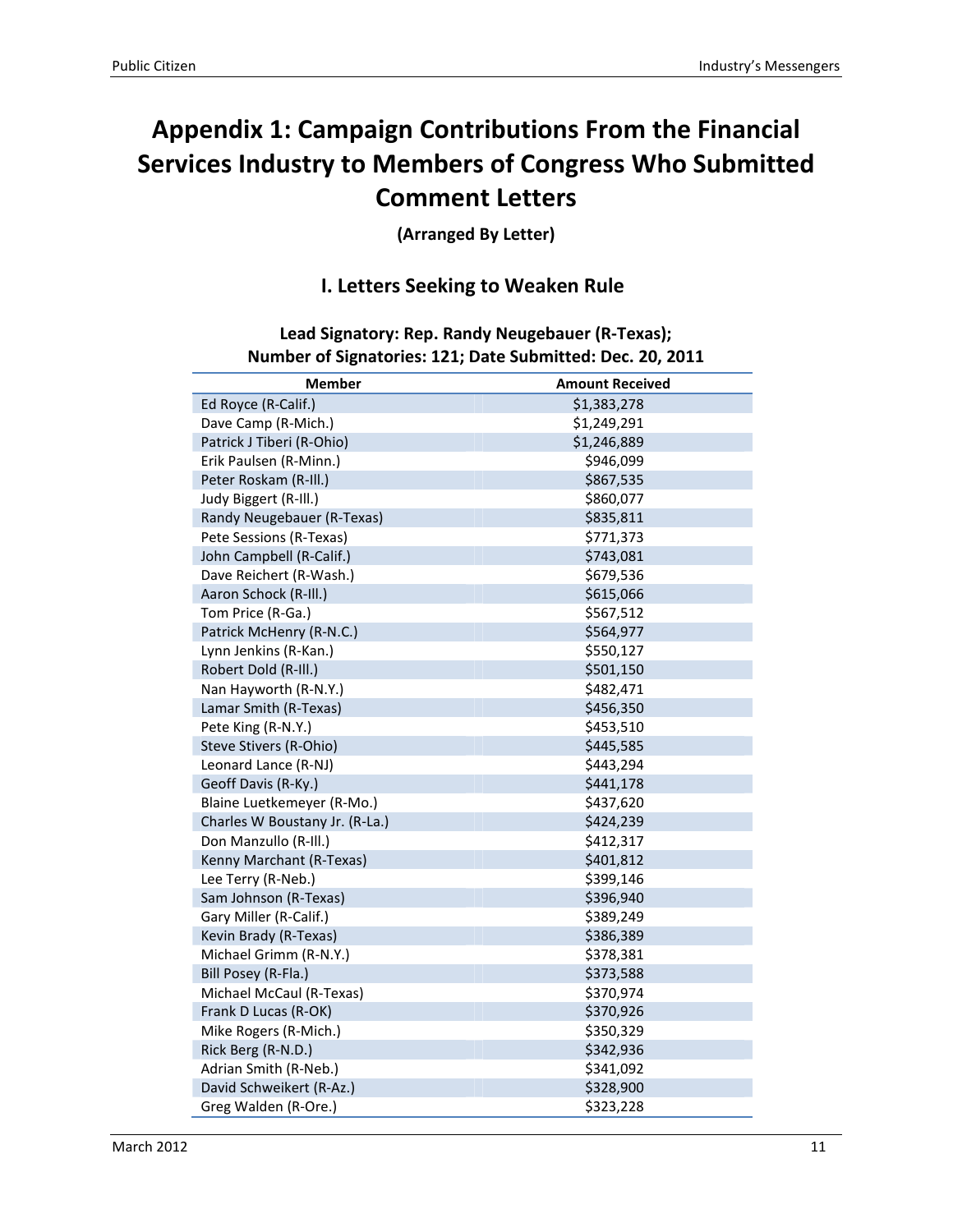| \$317,563<br>Charlie Dent (R-Pa.)<br>Tom Reed (R-N.Y.)<br>\$312,227<br>Lynn A Westmoreland (R-Ga.)<br>\$308,777<br>Cathy McMorris Rodgers (R-Wash.)<br>\$308,136<br>Devin Gerald Nunes (R-Calif.)<br>\$300,100<br>Kay Granger (R-Texas)<br>\$299,748 |
|------------------------------------------------------------------------------------------------------------------------------------------------------------------------------------------------------------------------------------------------------|
|                                                                                                                                                                                                                                                      |
|                                                                                                                                                                                                                                                      |
|                                                                                                                                                                                                                                                      |
|                                                                                                                                                                                                                                                      |
|                                                                                                                                                                                                                                                      |
|                                                                                                                                                                                                                                                      |
| Steve Scalise (R-La.)<br>\$298,897                                                                                                                                                                                                                   |
| Wally Herger (R-Calif.)<br>\$293,281                                                                                                                                                                                                                 |
| Joe Wilson (R-S.C.)<br>\$288,776                                                                                                                                                                                                                     |
| Steve Fincher (R-Tenn.)<br>\$282,663                                                                                                                                                                                                                 |
| John Carter (R-Texas)<br>\$277,499                                                                                                                                                                                                                   |
| \$272,273<br>Tom Rooney (R-Fla.)                                                                                                                                                                                                                     |
| Francisco Canseco (R-Texas)<br>\$271,976                                                                                                                                                                                                             |
| \$270,198<br>Mike Conaway (R-Texas)                                                                                                                                                                                                                  |
| Heath Shuler (D-N.C.)<br>\$264,520                                                                                                                                                                                                                   |
| Sean P Duffy (R-Wis.)<br>\$260,534                                                                                                                                                                                                                   |
| Jean Schmidt (R-Ohio)<br>\$249,630                                                                                                                                                                                                                   |
| Pete Olson (R-Texas)<br>\$248,093                                                                                                                                                                                                                    |
| Robert Hurt (R-Va.)<br>\$243,982                                                                                                                                                                                                                     |
| Kevin Yoder (R-Kan.)<br>\$243,584                                                                                                                                                                                                                    |
| Todd Akin (R-Mo.)<br>\$242,919                                                                                                                                                                                                                       |
| Tim Scott (R-S.C.)<br>\$240,274                                                                                                                                                                                                                      |
| John Fleming (R-La.)<br>\$239,790                                                                                                                                                                                                                    |
| \$231,440<br>Bill Cassidy (R-La.)                                                                                                                                                                                                                    |
| Jim Renacci (R-Ohio)<br>\$226,334                                                                                                                                                                                                                    |
| \$221,500<br>Ben Quayle (R-Ariz.)                                                                                                                                                                                                                    |
| Patrick Meehan (R-Pa.)<br>\$218,353                                                                                                                                                                                                                  |
| Mike Coffman (R-Colo.)<br>\$215,483                                                                                                                                                                                                                  |
| John M Shimkus (R-III.)<br>\$212,481                                                                                                                                                                                                                 |
| Rodney Alexander (R-La.)<br>\$198,882                                                                                                                                                                                                                |
| James D Jordan (R-Ohio)<br>\$198,854                                                                                                                                                                                                                 |
| Sue Myrick (R-N.C.)<br>\$197,150                                                                                                                                                                                                                     |
| Jo Bonner (R-Ala.)<br>\$196,500                                                                                                                                                                                                                      |
| Mike D Rogers (R-Ala.)<br>\$194,650                                                                                                                                                                                                                  |
| John Culberson (R-Texas)<br>\$192,300                                                                                                                                                                                                                |
| Jason Chaffetz (R-Utah)<br>\$192,008                                                                                                                                                                                                                 |
| \$187,297<br>Sam Graves (R-Mo.)                                                                                                                                                                                                                      |
| Diane Black (R-Tenn.)<br>\$185,035                                                                                                                                                                                                                   |
| Joe Walsh (R-III.)<br>\$183,400                                                                                                                                                                                                                      |
| Michael G Fitzpatrick (R-Pa.)<br>\$172,600                                                                                                                                                                                                           |
| Paul Broun Jr. (R-Ga.)<br>\$163,979                                                                                                                                                                                                                  |
| Randy Hultgren (R-III.)<br>\$159,900                                                                                                                                                                                                                 |
| Ted Poe (R-Texas)<br>\$154,448                                                                                                                                                                                                                       |
| Cory Gardner (R-Colo.)<br>\$153,256                                                                                                                                                                                                                  |
| Sanford D Bishop Jr. (D-Ga.)<br>\$141,050                                                                                                                                                                                                            |
| Walter B Jones Jr. (R-N.C.)<br>\$140,535                                                                                                                                                                                                             |
| Bill Huizenga (R-Mich.)<br>\$137,790                                                                                                                                                                                                                 |
| Chris Gibson (R-N.Y.)<br>\$132,783                                                                                                                                                                                                                   |
| Tim Griffin (R-Ark.)<br>\$129,850                                                                                                                                                                                                                    |
| Adam Kinzinger (R-Ill.)<br>\$129,450                                                                                                                                                                                                                 |
| Frank Guinta (R-N.H.)<br>\$128,443                                                                                                                                                                                                                   |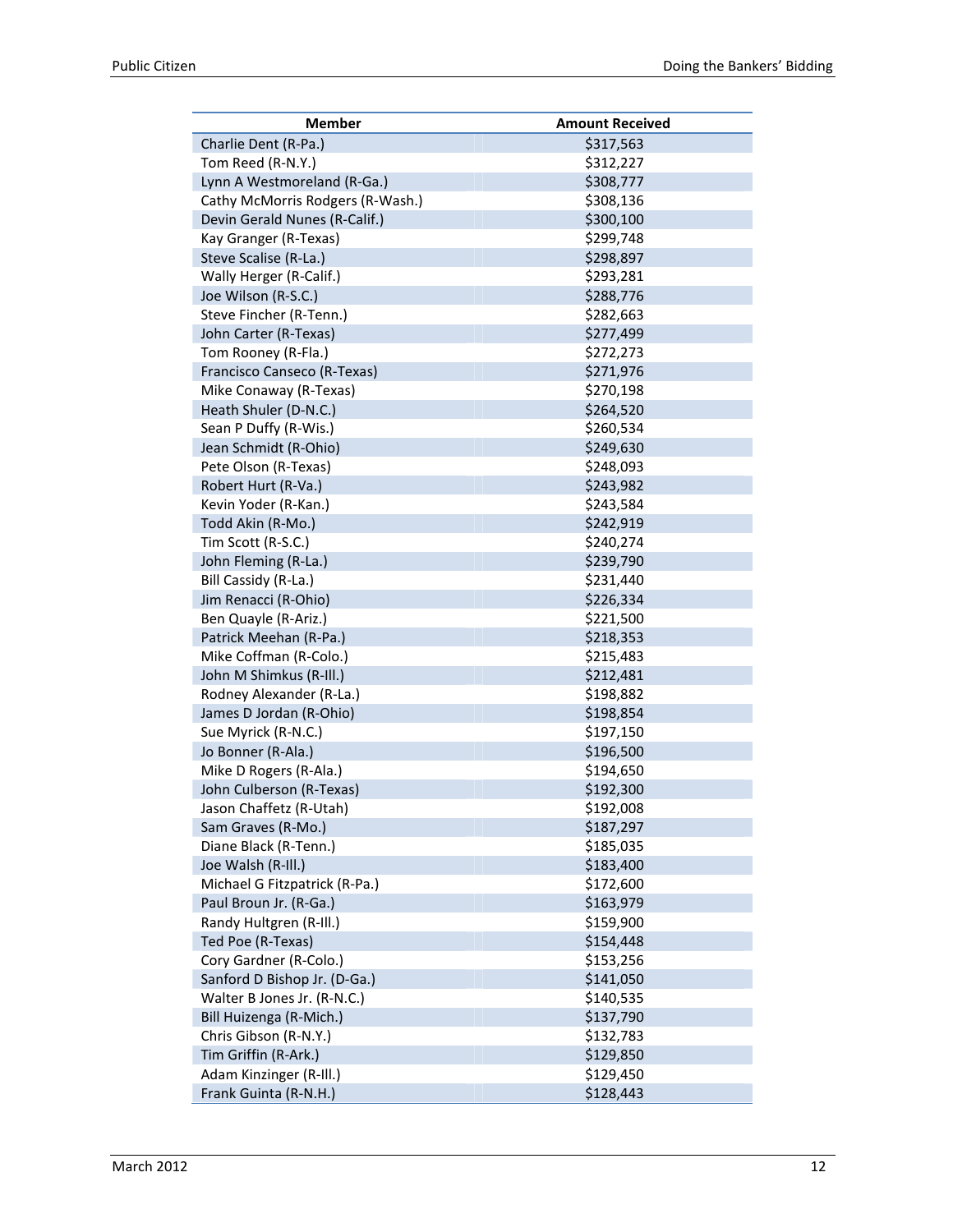| <b>Member</b>               | <b>Amount Received</b> |
|-----------------------------|------------------------|
| Robert Aderholt (R-Ala.)    | \$125,046              |
| Bill Flores (R-Texas)       | \$120,450              |
| Tim Walberg (R-Mich.)       | \$117,518              |
| Gregg Harper (R-Miss.)      | \$115,800              |
| Richard Hanna (R-N.Y.)      | \$114,299              |
| Robert E Latta (R-Ohio)     | \$109,074              |
| Joe Pitts (R-Pa.)           | \$107,100              |
| Virginia Foxx (R-N.C.)      | \$106,550              |
| Mac Thornberry (R-Texas)    | \$106,075              |
| Mike Pompeo (R-Kan.)        | \$105,959              |
| Ed Whitfield (R-Ky.)        | \$98,700               |
| Ralph M Hall (R-Texas)      | \$95,200               |
| Todd Rokita (R-Ind.)        | \$87,829               |
| Alan Nunnelee (R-Miss.)     | \$85,500               |
| Sandy Adams (R-Fla.)        | \$85,300               |
| Austin Scott (R-Ga.)        | \$84,045               |
| Steven Palazzo (R-Miss.)    | \$81,249               |
| Scott Desjarlais (R-Tenn.)  | \$79,050               |
| Billy Long (R-Mo.)          | \$79,000               |
| Dennis Ross (R-Fla.)        | \$76,900               |
| Steve Chabot (R-Ohio)       | \$74,823               |
| Larry Bucshon (R-Ind.)      | \$70,120               |
| Todd Young (R-Ind.)         | \$67,000               |
| John J Duncan Jr. (R-Tenn.) | \$59,600               |
| Timothy V Johnson (R-III.)  | \$57,600               |
| Renee Ellmers (R-N.C.)      | \$57,200               |
| Jeff Miller (R-Fla.)        | \$55,950               |
| Mark Amodei (R-Nev.)        | \$49,850               |
| Jeff Duncan (R-S.C.)        | \$47,750               |
| Robert L Turner (R-N.Y.)    | \$45,800               |
| Bill Johnson (R-Ohio)       | \$39,850               |
| Mo Brooks (R-Ala.)          | \$23,100               |
| <b>Total</b>                | \$35,492,734           |

Source: http://1.usa.gov/wROoxx.

#### **Lead Signatory: Rep. Rep. Gary C. Peters (D-Mich.); Number of Signatories: 25; Date Submitted: Feb. 17, 2012**

| <b>Member</b>              | <b>Amount Received</b> |
|----------------------------|------------------------|
| Joseph Crowley (D-N.Y.)    | \$1,085,320            |
| Edwin Perlmutter (D-Colo.) | \$851,617              |
| Gary Peters (D-Mich.)      | \$777,259              |
| Allyson Schwartz (D-Pa.)   | \$703,699              |
| Ron Kind (D-Wis.)          | \$677,787              |
| Carolyn McCarthy (D-N.Y.)  | \$476,010              |
| Jason Altmire (D-Pa.)      | \$421,996              |
| Bill Owens (D-N.Y.)        | \$401,657              |
| John Barrow (D-Ga.)        | \$335,105              |
| Gerry Connolly (D-Va.)     | \$313,374              |
| Gwen Moore (D-Wis.)        | \$311,820              |
| Mike Quigley (D-Ill.)      | \$291,524              |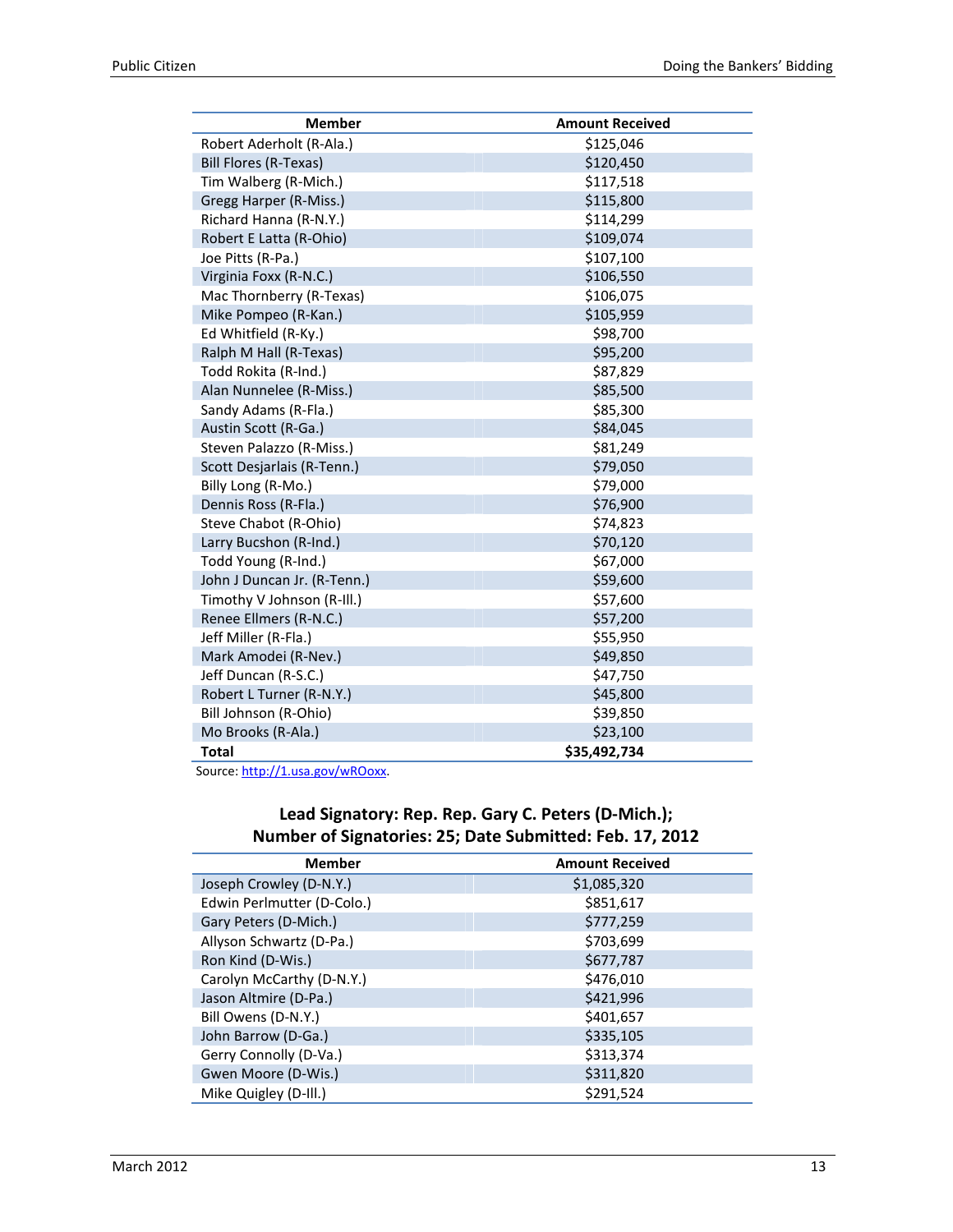| <b>Member</b>              | <b>Amount Received</b> |
|----------------------------|------------------------|
| Russ Carnahan (D-Mo.)      | \$250,676              |
| Adam Schiff (D-Calif.)     | \$243,490              |
| Loretta Sanchez (D-Calif.) | \$228,040              |
| Kurt Schrader (D-Ore.)     | \$200,704              |
| John Carney (D-Del.)       | \$199,000              |
| Rick Larsen (D-Wash.)      | \$190,600              |
| Jim Moran (D-Va.)          | \$176,750              |
| Jaren Polis (D-Colo.)      | \$162,271              |
| Adam Smith (D-Wash.)       | \$143,700              |
| Lois Capps (D-Calif.)      | \$108,185              |
| Jay Inslee (D-Wash.)       | \$93,589               |
| Cedric Richmond (D-La.)    | \$39,050               |
| Karen Bass (D-Calif.)      | \$27,250               |
| Total<br>$\cdots$          | \$8,710,473            |

Source: http://1.usa.gov/AqW53W.

#### **Lead Signatory: Rep. Rep. Carolyn McCarthy (D-N.Y.); Number of Signatories: 17; Date Submitted: Jan. 27, 2012**

| <b>Member</b>                               | <b>Amount Received</b> |
|---------------------------------------------|------------------------|
| Jim Himes (D-Conn.)                         | \$1,665,890            |
| Judy Biggert (R-Ill.)                       | \$860,077              |
| Gary Peters (D-Mich.)                       | \$777,259              |
| Gregory Meeks (D-N.Y.)                      | \$642,948              |
| Patrick McHenry (R-N.C.)                    | \$564,977              |
| Robert Dold (R-III.)                        | \$501,150              |
| Nan Hayworth (R-N.Y.)                       | \$482,471              |
| Carolyn McCarthy (D-N.Y.)                   | \$476,010              |
| Steve Stivers (R-Ohio)                      | \$445,585              |
| Michael Grimm (R-N.Y.)                      | \$378,381              |
| Gwen Moore (D-Wis.)                         | \$311,820              |
| Tom Perriello (D-Va.)                       | \$268,244              |
| Robert Hurt (R-Va.)                         | \$243,982              |
| Jim Renacci (R-Ohio)                        | \$226,334              |
| John Carney (D-Del.)                        | \$199,000              |
| William Clay (D-Mo.)                        | \$178,325              |
| Bill Huizenga (R-Mich.)                     | \$137,790              |
| Total                                       | \$8,360,243            |
| $\overline{\phantom{a}}$<br>$1 - 1 - 1 - 1$ |                        |

Source: http://1.usa.gov/GRWT70.

#### **Lead Signatory: Sen. Thomas R. Carper (D-Del.); Number of Signatories: 6; Date Submitted: Feb. 16, 2012**

| <b>Member</b>         | <b>Amount Received</b> |
|-----------------------|------------------------|
| Scott Brown (R-Mass.) | \$3,565,219            |
| Mark Warner (D-Va.)   | \$975,716              |
| Mike Crapo (R-Idaho)  | \$931,211              |
| Tom Carper (D-Del.)   | \$719,980              |
| Chris Coons (D-Del.)  | \$510,125              |
| Pat Toomey (R-Pa.)    | \$284,856              |
| <b>Total</b>          | \$6,987,107            |
| $\cdots$ $\cdots$     |                        |

Source: http://1.usa.gov/Ha14Zc.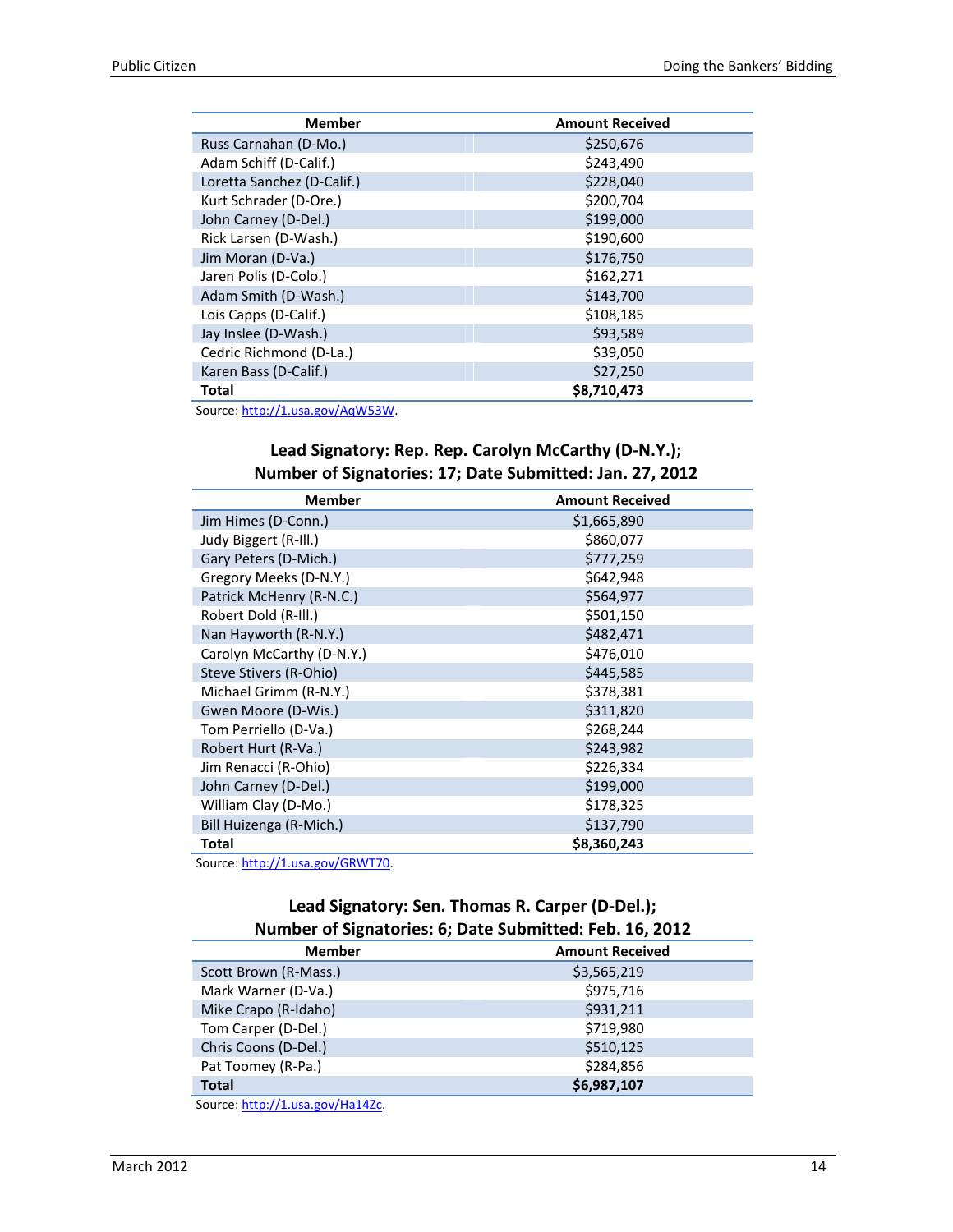#### **Lead Signatory: Sen. Spencer Bachus (R-Ala.); Number of Signatories: 4; Date Submitted: Dec. 7, 2011**

| Member                | <b>Amount Received</b> |
|-----------------------|------------------------|
| Scott Brown (R-Mass.) | \$3,565,219            |
| Mark Warner (D-Va.)   | \$975,716              |
| Mike Crapo (R-Idaho)  | \$931,211              |
| Tom Carper (D-Del.)   | \$719,980              |
| <b>Total</b>          | \$5,064,654            |
|                       |                        |

Source: http://1.usa.gov/yADBTT.

#### **Signatory: Michael Bennet (D-Colo.); Date Submitted: Feb. 24, 2012**

| Member                           | <b>Amount Received</b> |
|----------------------------------|------------------------|
| Michael Bennet (D-Colo.)         | \$2,461.890            |
| Source: http://1.usa.gov/wqCLTK. |                        |

#### **Signatory: Bob Corker (R-Tenn.); Date Submitted: Feb. 13, 2012**

| Member                           | <b>Amount Received</b> |
|----------------------------------|------------------------|
| Bob Corker (R-Tenn.)             | \$2,419.795            |
| Source: http://1.usa.gov/zZNwDY. |                        |

#### **Signatory: Rep. Jim Himes (D-Conn.); Date Submitted: March 16, 2012**

| Member              | <b>Amount Received</b> |
|---------------------|------------------------|
| Jim Himes (D-Conn.) | \$1,665,890            |
|                     |                        |

Source: http://1.usa.gov/H472ND.

#### **Signatory: Barbara Boxer (D-Calif.); Date Submitted: Feb. 17, 2012**

| Member                                                          | <b>Amount Received</b> |
|-----------------------------------------------------------------|------------------------|
| <b>Barbara Boxer (D-Calif.)</b>                                 | \$1,140,130            |
| $\mathbf{1}$ $\mathbf{1}$<br>$\sim$ $\sim$ $\sim$ $\sim$ $\sim$ |                        |

Source: http://1.usa.gov/GRpYvK.

#### **Lead Signatory: Rep. Phil Roe (R-Tenn.); Number of Signatories: 5; Date Submitted: Nov. 3, 2011**

| <b>Member</b>                    | <b>Amount Received</b> |
|----------------------------------|------------------------|
| Marsha Blackburn (R-Tenn.)       | \$293,079              |
| Diane Black (R-Tenn.)            | \$185,035              |
| Chuck Fleischmann (R-Tenn.)      | \$132,109              |
| John J Duncan Jr. (R-Tenn.)      | \$59,600               |
| Phil Roe (R-Tenn.)               | \$49,635               |
| <b>Total</b>                     | \$719,458              |
| Source: http://1.usa.gov/xMXnBM. |                        |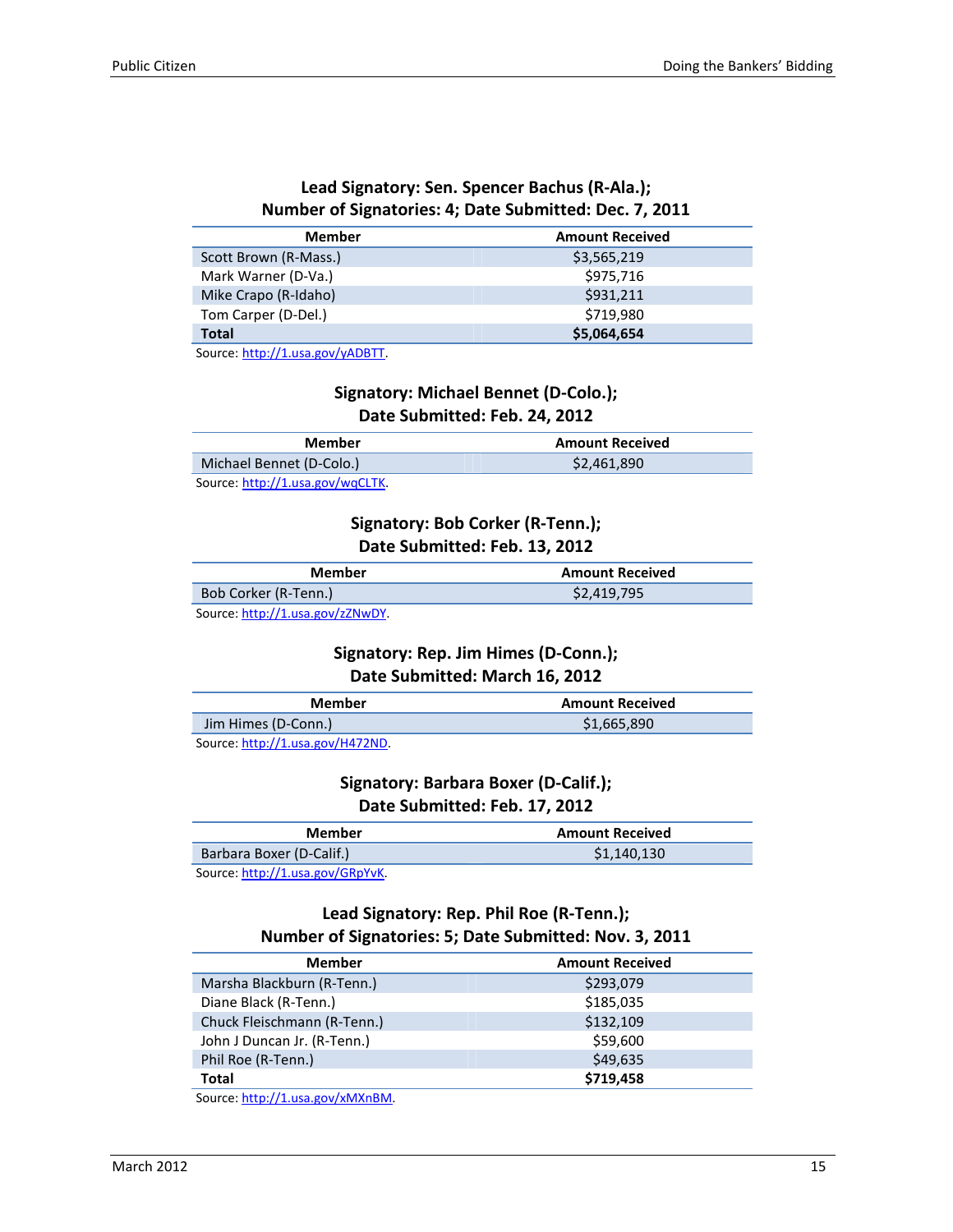#### **Signatory: David Schweikert (R-Az.); Date Submitted: Dec. 16. 2011**

| Member                   | <b>Amount Received</b> |
|--------------------------|------------------------|
| David Schweikert (R-Az.) | \$328,900              |
| S <sub>O</sub>           |                        |

Source: <u>http://1.usa.gov/GSE1h5</u>.

#### **Signatory: Anna Eshoo (D-Calif.); Date Submitted: Dec. 13, 2011**

| Member                | <b>Amount Received</b> |
|-----------------------|------------------------|
| Anna Eshoo (D-Calif.) | \$285.212              |
|                       |                        |

Source: http://1.usa.gov/xaJjN3.

#### **Signatory: Jackie Speier (D-Calif.); Date Submitted: Jan. 23, 2011**

| Member                                                   | <b>Amount Received</b> |
|----------------------------------------------------------|------------------------|
| Jackie Speier (D-Calif.)                                 | \$264,072              |
| $\mathbf{1}$ $\mathbf{1}$<br>$\sim$ $\sim$ $\sim$ $\sim$ |                        |

Source: http://1.usa.gov/GQZ8aw.

#### **Signatory: Kay R Hagan (D-N.C.); Date Submitted: Jan. 13, 2011**

| Member                           | <b>Amount Received</b> |
|----------------------------------|------------------------|
| Kay R Hagan (D-N.C.)             | \$237.831              |
| Source: http://1.usa.gov/GSGBns. |                        |

#### **Signatory: Zoe Lofgren (D-Calif.); Date Submitted: Dec. 23, 2011**

| Member                           | <b>Amount Received</b> |
|----------------------------------|------------------------|
| Zoe Lofgren (D-Calif.)           | \$176.222              |
| Source: http://1.usa.gov/yrPSHv. |                        |

#### **Signatory: Bob Goodlatte (R-Va.); Date Submitted: Feb. 27, 2012**

| Member                | <b>Amount Received</b> |
|-----------------------|------------------------|
| Bob Goodlatte (R-Va.) | \$157.450              |
| $\frac{1}{2}$         |                        |

Source: http://1.usa.gov/GQwp4P.

**Signatory Mike Honda (D-Calif.); Date Submitted: Dec. 20, 2011** 

| Member                           | <b>Amount Received</b> |
|----------------------------------|------------------------|
| Mike Honda (D-Calif.)            | \$109.970              |
| Source: http://1.usa.gov/H71YEz. |                        |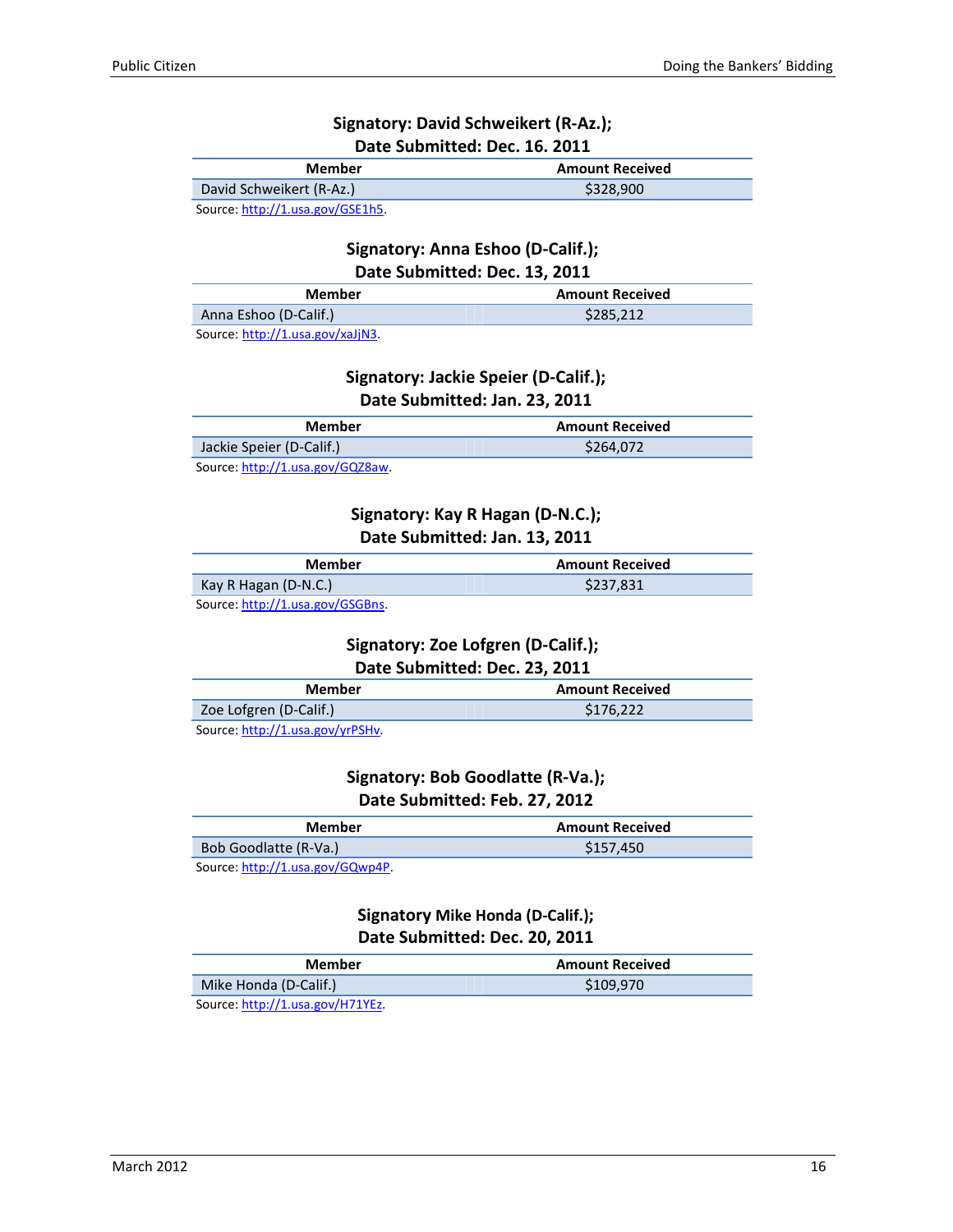#### **II. Letters Seeking to Strengthen Rule**

| <b>Member</b>                             | <b>Amount Received</b> |
|-------------------------------------------|------------------------|
| Jesse Jackson Jr. (D-Ill.)                | \$190,975              |
| Mazie Hirono (D-Hawaii)                   | \$157,250              |
| Eleanor Holmes Norton (D-D.C.)            | \$154,199              |
| Jan Schakowsky (D-III.)                   | \$140,700              |
| David Cicilline (D-R.I.)                  | \$117,412              |
| Peter Welch (D-Vt.)                       | \$89,200               |
| Louise M Slaughter (D-N.Y.)               | \$78,906               |
| Jim McDermott (D-Wash.)                   | \$75,500               |
| Maurice Hinchey (D-N.Y.)                  | \$73,509               |
| Bob Filner (D-Calif.)                     | \$67,900               |
| Raul Grijalva (D-Az.)                     | \$62,450               |
| Dennis Kucinich (D-Ohio)                  | \$60,500               |
| Lynn Woolsey (D-Calif.)                   | \$55,500               |
| Pete Visclosky (D-Ind.)                   | \$47,100               |
| John Conyers Jr. (D-Mich.)                | \$44,255               |
| Grace Napolitano (D-Calif.)               | \$32,800               |
| Peter DeFazio (D-Ore.)                    | \$29,250               |
| Total                                     | \$1,477,406            |
| $Conrrco:$ http://1 $_{11}$ ca.gov/vMQICD |                        |

#### **Lead Signatory: Rep. Maurice Hinchey (D-N.Y.); Number of Signatories: 17; Date Submitted: Nov. 16, 2011**

Source: http://1.usa.gov/xW0JGB.

#### **Lead Signatory: Rep. Earl Blumenauer (D-Ore.); Number of Signatories: 5; Date Submitted: Oct. 7. 2011**

| <b>Member</b>                        | <b>Amount Received</b> |
|--------------------------------------|------------------------|
| Earl Blumenauer (D-Ore.)             | \$223,024              |
| Peter Welch (D-Vt.)                  | \$89,200               |
| Maurice Hinchey (D-N.Y.)             | \$73,509               |
| Bob Filner (D-Calif.)                | \$67,900               |
| John Conyers Jr. (D-Mich.)           | \$44,255               |
| Total                                | \$497,888              |
| $Conrrco: h++n!/1$ use $gou/ACn+All$ |                        |

Source: http://1.usa.gov/AEptAU.

#### **Signatories: Sen. Jeff Merkley (D-Ore.) and Sen. Carl Levin (D-Mich.); Date Submitted: Feb. 13, 2012**

| Member                           | <b>Amount Received</b> |
|----------------------------------|------------------------|
| Jeff Merkley (D-Ore.)            | \$236,500              |
| Carl Levin (D-Mich.)             | \$1,000                |
| <b>Total</b>                     | \$237,500              |
| Source: http://1.usa.gov/H5SJo4. |                        |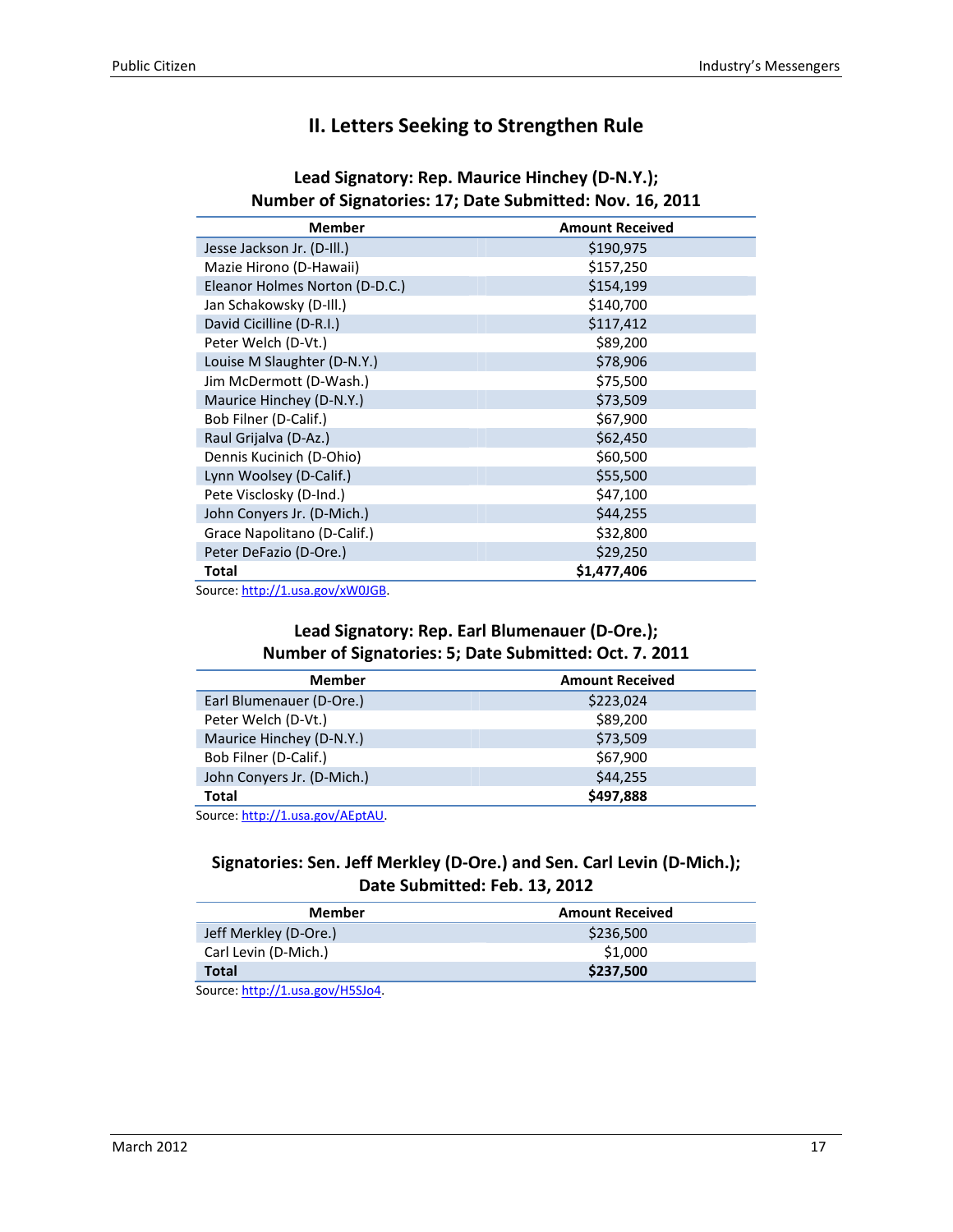### **Appendix 2: Campaign Contributions From Financial Industry to Members of Congress Who Submitted Comment Letters Seeking to Strengthen or Weaken Volcker Rule**

**(Sorted By Amount)** 

## **I. Contributions to Signatories of Letters Seeking to Weaken Rule**

| <b>Member</b>                 | <b>Amount Received</b> |
|-------------------------------|------------------------|
| Scott Brown (R-Mass.)         | \$3,565,219            |
| Michael Bennet (D-Colo.)      | \$2,461,890            |
| Bob Corker (R-Tenn.)          | \$2,419,795            |
| Spencer Bachus (R-Ala.)       | \$1,716,125            |
| Jim Himes (D-Conn.)           | \$1,665,890            |
| Jeb Hensarling (R-Texas)      | \$1,477,357            |
| Ed Royce (R-Calif.)           | \$1,383,278            |
| Scott Garrett (R-N.J.)        | \$1,270,565            |
| Dave Camp (R-Mich.)           | \$1,249,291            |
| Patrick J Tiberi (R-Ohio)     | \$1,246,889            |
| Barbara Boxer (D-Calif.)      | \$1,140,130            |
| Joseph Crowley (D-N.Y.)       | \$1,085,320            |
| Mark Warner (D-Va.)           | \$975,716              |
| Erik Paulsen (R-Minn.)        | \$946,099              |
| Mike Crapo (R-Idaho)          | \$931,211              |
| Peter Roskam (R-III.)         | \$867,535              |
| Judy Biggert (R-Ill.)         | \$860,077              |
| Edwin Perlmutter (D-Colo.)    | \$851,617              |
| Randy Neugebauer (R-Texas)    | \$835,811              |
| Gary Peters (D-Mich.)         | \$777,259              |
| Pete Sessions (R-Texas)       | \$771,373              |
| John Campbell (R-Calif.)      | \$743,081              |
| Tom Carper (D-Del.)           | \$719,980              |
| Allyson Schwartz (D-Pa.)      | \$703,699              |
| Dave Reichert (R-Wash.)       | \$679,536              |
| Ron Kind (D-Wis.)             | \$677,787              |
| Gregory Meeks (D-N.Y.)        | \$642,948              |
| Aaron Schock (R-III.)         | \$615,066              |
| Shelley Moore Capito (R-W.V.) | \$600,607              |
| Tom Price (R-Ga.)             | \$567,512              |
| Patrick McHenry (R-N.C.)      | \$564,977              |
| Lynn Jenkins (R-Kan.)         | \$550,127              |
| Chris Coons (D-Del.)          | \$510,125              |
| Robert Dold (R-III.)          | \$501,150              |
| Nan Hayworth (R-N.Y.)         | \$482,471              |
| Carolyn McCarthy (D-N.Y.)     | \$476,010              |
| Lamar Smith (R-Texas)         | \$456,350              |
| Pete King (R-N.Y.)            | \$453,510              |
| Steve Stivers (R-Ohio)        | \$445,585              |
| Leonard Lance (R-NJ)          | \$443,294              |
| Geoff Davis (R-Ky.)           | \$441,178              |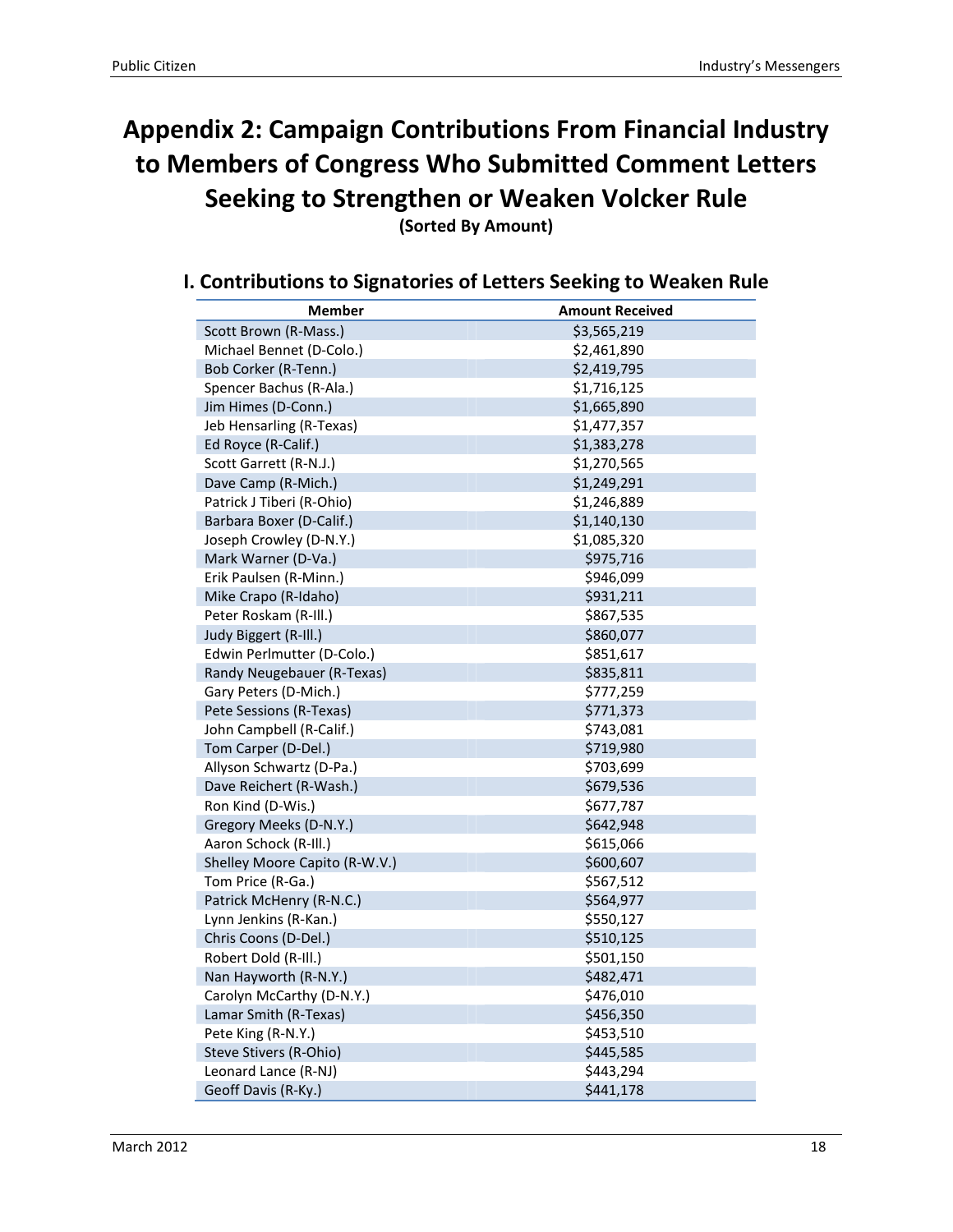| <b>Member</b>                    | <b>Amount Received</b> |
|----------------------------------|------------------------|
| Blaine Luetkemeyer (R-Mo.)       | \$437,620              |
| Charles W Boustany Jr. (R-La.)   | \$424,239              |
| Jason Altmire (D-Pa.)            | \$421,996              |
| Don Manzullo (R-Ill.)            | \$412,317              |
| Kenny Marchant (R-Texas)         | \$401,812              |
| Bill Owens (D-N.Y.)              | \$401,657              |
| Lee Terry (R-Neb.)               | \$399,146              |
| Sam Johnson (R-Texas)            | \$396,940              |
| Gary Miller (R-Calif.)           | \$389,249              |
| Kevin Brady (R-Texas)            | \$386,389              |
| Michael Grimm (R-N.Y.)           | \$378,381              |
| Bill Posey (R-Fla.)              | \$373,588              |
| Michael McCaul (R-Texas)         | \$370,974              |
| Frank D Lucas (R-OK)             | \$370,926              |
| Mike Rogers (R-Mich.)            | \$350,329              |
| Rick Berg (R-N.D.)               | \$342,936              |
| Adrian Smith (R-Neb.)            | \$341,092              |
| John Barrow (D-Ga.)              | \$335,105              |
| David Schweikert (R-Az.)         | \$328,900              |
| Greg Walden (R-Ore.)             | \$323,228              |
| Charlie Dent (R-Pa.)             | \$317,563              |
| Gerry Connolly (D-Va.)           | \$313,374              |
| Tom Reed (R-N.Y.)                | \$312,227              |
| Gwen Moore (D-Wis.)              | \$311,820              |
| Lynn A Westmoreland (R-Ga.)      | \$308,777              |
| Cathy McMorris Rodgers (R-Wash.) | \$308,136              |
| Devin Gerald Nunes (R-Calif.)    | \$300,100              |
| Kay Granger (R-Texas)            | \$299,748              |
| Steve Scalise (R-La.)            | \$298,897              |
| Wally Herger (R-Calif.)          | \$293,281              |
| Marsha Blackburn (R-Tenn.)       | \$293,079              |
| Mike Quigley (D-Ill.)            | \$291,524              |
| Joe Wilson (R-S.C.)              | \$288,776              |
| Anna Eshoo (D-Calif.)            | \$285,212              |
| Pat Toomey (R-Pa.)               | \$284,856              |
| Steve Fincher (R-Tenn.)          | \$282,663              |
| John Carter (R-Texas)            | \$277,499              |
| Tom Rooney (R-Fla.)              | \$272,273              |
| Francisco Canseco (R-Texas)      | \$271,976              |
| Mike Conaway (R-Texas)           | \$270,198              |
| Tom Perriello (D-Va.)            | \$268,244              |
| Heath Shuler (D-N.C.)            | \$264,520              |
| Jackie Speier (D-Calif.)         | \$264,072              |
| Sean P Duffy (R-Wis.)            | \$260,534              |
| Russ Carnahan (D-Mo.)            | \$250,676              |
| Jean Schmidt (R-Ohio)            | \$249,630              |
| Pete Olson (R-Texas)             | \$248,093              |
| Robert Hurt (R-Va.)              | \$243,982              |
| Kevin Yoder (R-Kan.)             | \$243,584              |
| Adam Schiff (D-Calif.)           | \$243,490              |
| Todd Akin (R-Mo.)                | \$242,919              |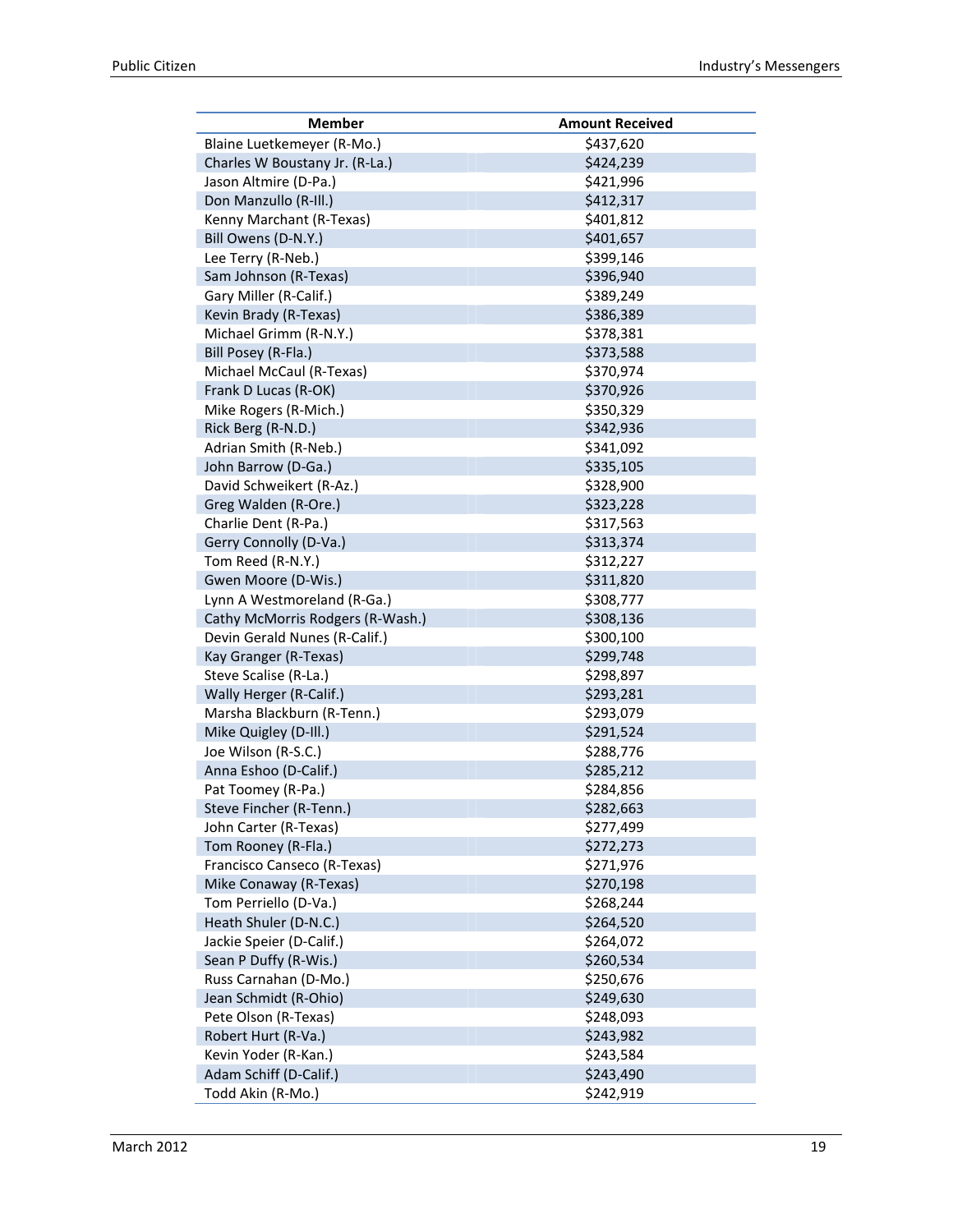| <b>Member</b>                 | <b>Amount Received</b> |
|-------------------------------|------------------------|
| Tim Scott (R-S.C.)            | \$240,274              |
| John Fleming (R-La.)          | \$239,790              |
| Kay R Hagan (D-N.C.)          | \$237,831              |
| Bill Cassidy (R-La.)          | \$231,440              |
| Loretta Sanchez (D-Calif.)    | \$228,040              |
| Jim Renacci (R-Ohio)          | \$226,334              |
| Ben Quayle (R-Ariz.)          | \$221,500              |
| Patrick Meehan (R-Pa.)        | \$218,353              |
| Mike Coffman (R-Colo.)        | \$215,483              |
| John M Shimkus (R-III.)       | \$212,481              |
| Kurt Schrader (D-Ore.)        | \$200,704              |
| John Carney (D-Del.)          | \$199,000              |
| Rodney Alexander (R-La.)      | \$198,882              |
| James D Jordan (R-Ohio)       | \$198,854              |
| Sue Myrick (R-N.C.)           | \$197,150              |
| Jo Bonner (R-Ala.)            | \$196,500              |
| Mike D Rogers (R-Ala.)        | \$194,650              |
| John Culberson (R-Texas)      | \$192,300              |
| Jason Chaffetz (R-Utah)       | \$192,008              |
| Rick Larsen (D-Wash.)         | \$190,600              |
| Sam Graves (R-Mo.)            | \$187,297              |
| Diane Black (R-Tenn.)         | \$185,035              |
| Joe Walsh (R-III.)            | \$183,400              |
| William Clay (D-Mo.)          | \$178,325              |
| Jim Moran (D-Va.)             | \$176,750              |
| Zoe Lofgren (D-Calif.)        | \$176,222              |
| Michael G Fitzpatrick (R-Pa.) | \$172,600              |
| Paul Broun Jr. (R-Ga.)        | \$163,979              |
| Jaren Polis (D-Colo.)         | \$162,271              |
| Randy Hultgren (R-III.)       | \$159,900              |
| Bob Goodlatte (R-Va.)         | \$157,450              |
| Ted Poe (R-Texas)             | \$154,448              |
| Cory Gardner (R-Colo.)        | \$153,256              |
| Adam Smith (D-Wash.)          | \$143,700              |
| Sanford D Bishop Jr. (D-Ga.)  | \$141,050              |
| Walter B Jones Jr. (R-N.C.)   | \$140,535              |
| Bill Huizenga (R-Mich.)       | \$137,790              |
| Chris Gibson (R-N.Y.)         | \$132,783              |
| Chuck Fleischmann (R-Tenn.)   | \$132,109              |
| Tim Griffin (R-Ark.)          | \$129,850              |
| Adam Kinzinger (R-III.)       | \$129,450              |
| Frank Guinta (R-N.H.)         | \$128,443              |
| Robert Aderholt (R-Ala.)      | \$125,046              |
| <b>Bill Flores (R-Texas)</b>  | \$120,450              |
| Tim Walberg (R-Mich.)         | \$117,518              |
| Gregg Harper (R-Miss.)        | \$115,800              |
| Richard Hanna (R-N.Y.)        | \$114,299              |
| Mike Honda (D-Calif.)         | \$109,970              |
| Robert E Latta (R-Ohio)       | \$109,074              |
| Lois Capps (D-Calif.)         | \$108,185              |
| Joe Pitts (R-Pa.)             | \$107,100              |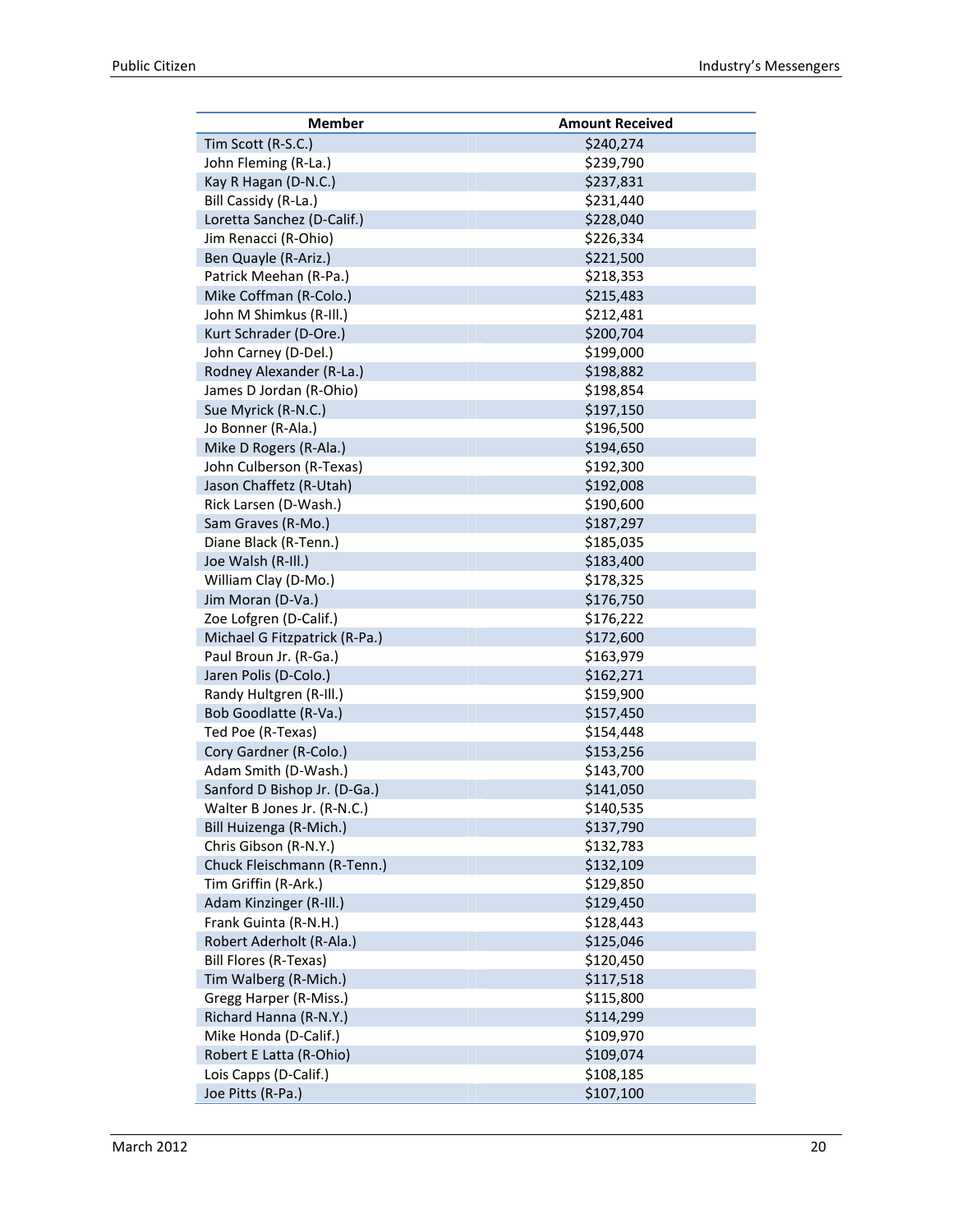| <b>Member</b>               | <b>Amount Received</b> |
|-----------------------------|------------------------|
| Virginia Foxx (R-N.C.)      | \$106,550              |
| Mac Thornberry (R-Texas)    | \$106,075              |
| Mike Pompeo (R-Kan.)        | \$105,959              |
| Ed Whitfield (R-Ky.)        | \$98,700               |
| Ralph M Hall (R-Texas)      | \$95,200               |
| Jay Inslee (D-Wash.)        | \$93,589               |
| Todd Rokita (R-Ind.)        | \$87,829               |
| Alan Nunnelee (R-Miss.)     | \$85,500               |
| Sandy Adams (R-Fla.)        | \$85,300               |
| Austin Scott (R-Ga.)        | \$84,045               |
| Steven Palazzo (R-Miss.)    | \$81,249               |
| Scott Desjarlais (R-Tenn.)  | \$79,050               |
| Billy Long (R-Mo.)          | \$79,000               |
| Dennis Ross (R-Fla.)        | \$76,900               |
| Steve Chabot (R-Ohio)       | \$74,823               |
| Larry Bucshon (R-Ind.)      | \$70,120               |
| Todd Young (R-Ind.)         | \$67,000               |
| John J Duncan Jr. (R-Tenn.) | \$59,600               |
| Timothy V Johnson (R-Ill.)  | \$57,600               |
| Renee Ellmers (R-N.C.)      | \$57,200               |
| Jeff Miller (R-Fla.)        | \$55,950               |
| Mark Amodei (R-Nev.)        | \$49,850               |
| Phil Roe (R-Tenn.)          | \$49,635               |
| Jeff Duncan (R-S.C.)        | \$47,750               |
| Robert L Turner (R-N.Y.)    | \$45,800               |
| Bill Johnson (R-Ohio)       | \$39,850               |
| Cedric Richmond (D-La.)     | \$39,050               |
| Karen Bass (D-Calif.)       | \$27,250               |
| Mo Brooks (R-Ala.)          | \$23,100               |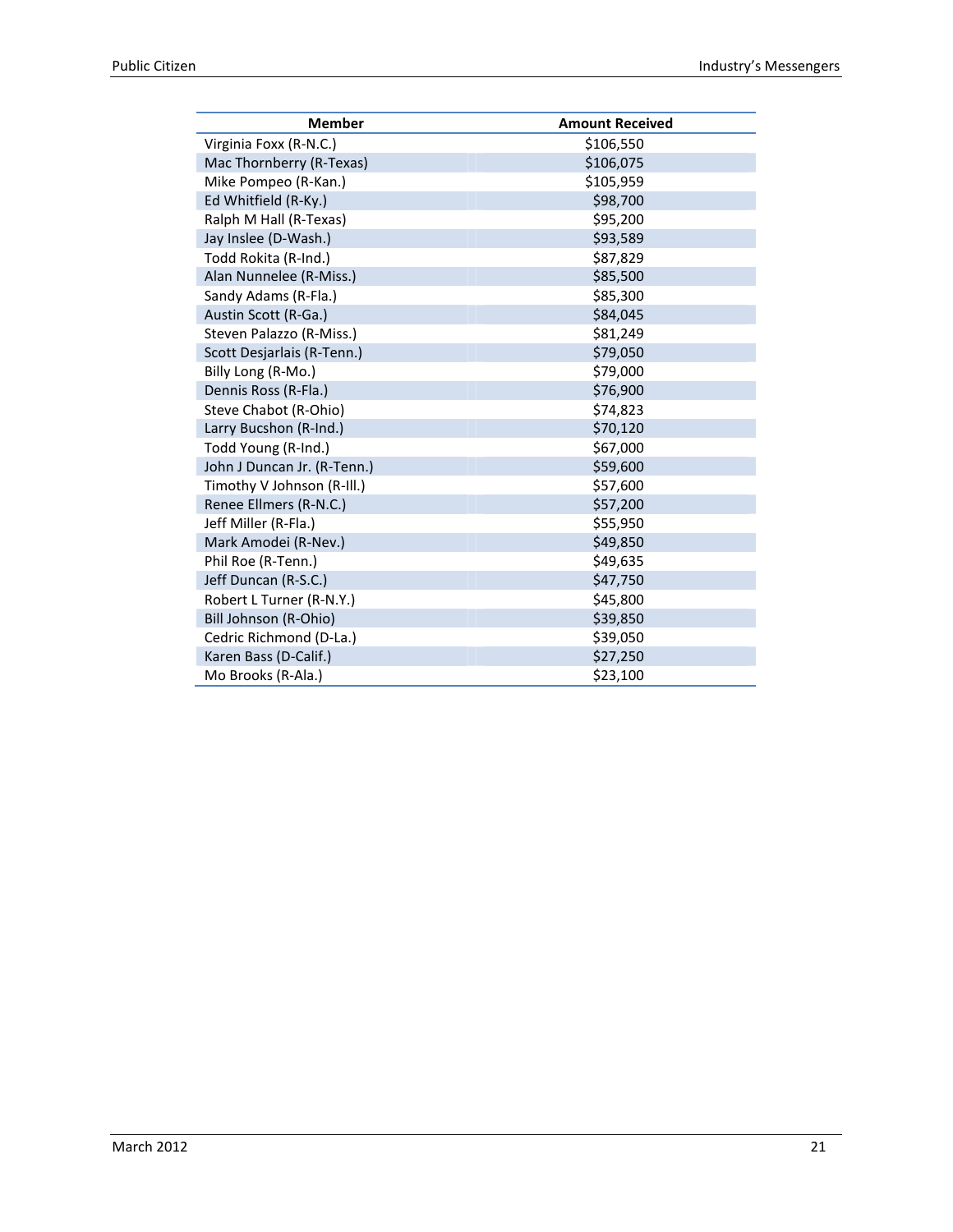### **II. Contributions to Signatories of Letters Seeking to Strengthen Rule**

| Member                         | <b>Amount Received</b> |
|--------------------------------|------------------------|
| Jeff Merkley (D-Ore.)          | \$236,500              |
| Earl Blumenauer (D-Ore.)       | \$223,024              |
| Jesse Jackson Jr. (D-III.)     | \$190,975              |
| Mazie Hirono (D-Hawaii)        | \$157,250              |
| Eleanor Holmes Norton (D-D.C.) | \$154,199              |
| Jan Schakowsky (D-III.)        | \$140,700              |
| David Cicilline (D-R.I.)       | \$117,412              |
| Peter Welch (D-Vt.)            | \$89,200               |
| Louise M Slaughter (D-N.Y.)    | \$78,906               |
| Jim McDermott (D-Wash.)        | \$75,500               |
| Maurice Hinchey (D-N.Y.)       | \$73,509               |
| Bob Filner (D-Calif.)          | \$67,900               |
| Raul Grijalva (D-Az.)          | \$62,450               |
| Dennis Kucinich (D-Ohio)       | \$60,500               |
| Lynn Woolsey (D-Calif.)        | \$55,500               |
| Pete Visclosky (D-Ind.)        | \$47,100               |
| John Conyers Jr. (D-Mich.)     | \$44,255               |
| Grace Napolitano (D-Calif.)    | \$32,800               |
| Peter DeFazio (D-Ore.)         | \$29,250               |
| Carl Levin (D-Mich.)           | \$1,000                |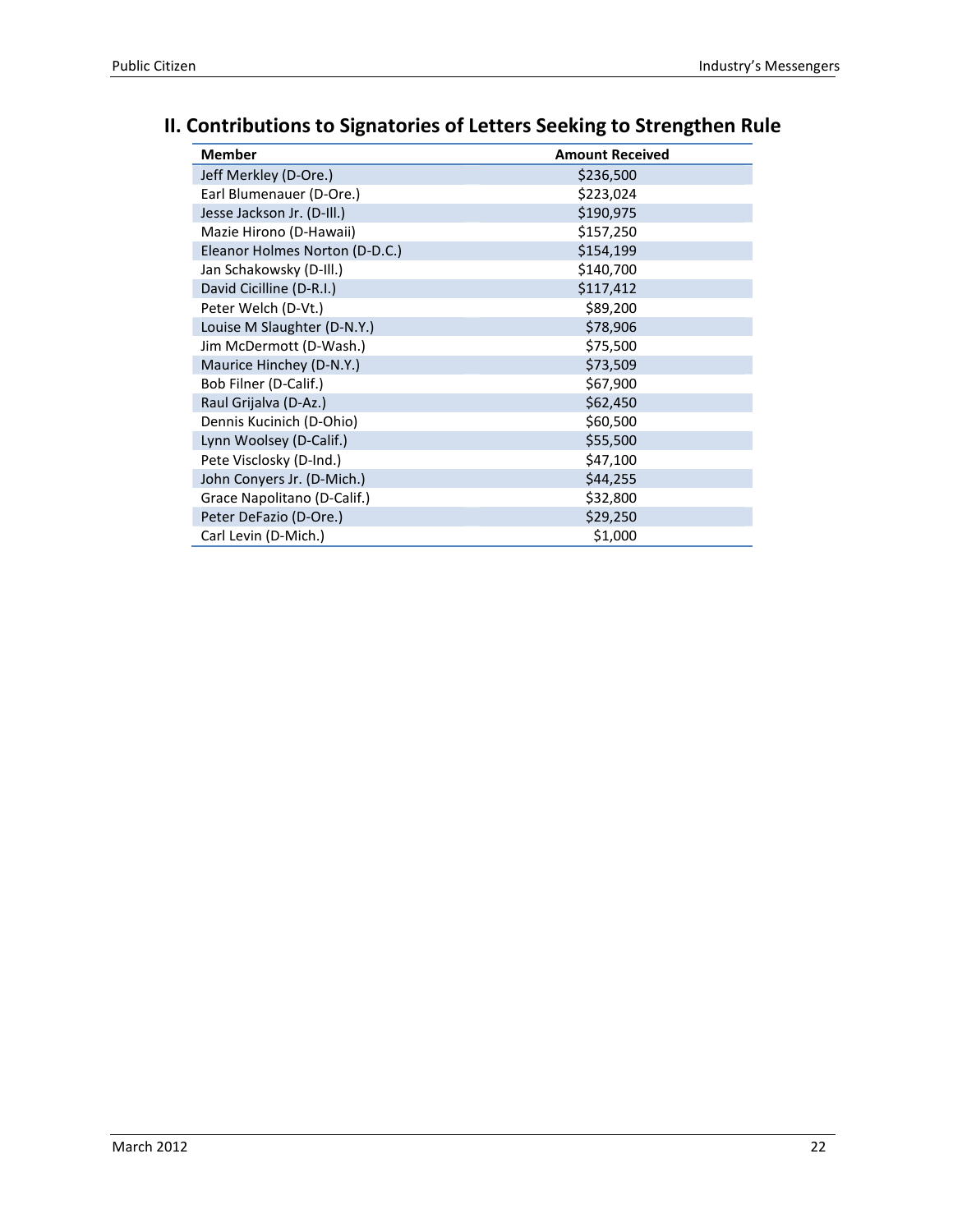### **Appendix 3: Campaign Contributions From Financial Industry to Members of Congress Who Submitted Comment Letters Seeking to Strengthen or Weaken Volcker Rule (Sorted Alphabetically)**

**Member Amount Received** Sandy Adams (R-Fla.) \$85,300 Robert Aderholt (R-Ala.) \$125,046  $\text{Total Akin (R-Mo.)}$   $\text{5242,919}$ Rodney Alexander (R-La.) \$198,882 Jason Altmire (D-Pa.) \$421,996 Mark Amodei (R-Nev.)  $$49,850$ Spencer Bachus (R-Ala.) \$1,716,125 John Barrow (D-Ga.) \$335,105 Karen Bass (D-Calif.) \$27,250 Michael Bennet (D-Colo.) \$2,461,890 Rick Berg (R-N.D.) \$342,936 Judy Biggert (R-III.) \$860,077 Sanford D Bishop Jr. (D-Ga.) \$141,050 Diane Black (R-Tenn.) \$185,035 Marsha Blackburn (R-Tenn.) \$293,079 Jo Bonner (R-Ala.) \$196,500 Charles W Boustany Jr. (R-La.) \$424,239 Barbara Boxer (D-Calif.) \$1,140,130 Kevin Brady (R-Texas) \$386,389 Mo Brooks (R-Ala.) \$23,100 Paul Broun Jr. (R-Ga.) \$163,979 Scott Brown (R-Mass.) \$3,565,219 Larry Bucshon (R-Ind.) \$70,120 Dave Camp (R-Mich.)  $$1,249,291$ John Campbell (R-Calif.) \$743,081 Francisco Canseco (R-Texas)  $$271,976$ Lois Capps (D-Calif.) \$108,185 Shelley Moore Capito (R-W.V.) \$600,607 John Carney (D-Del.) \$199,000 Russ Carnahan (D-Mo.) \$250,676 Tom Carper (D-Del.) \$719,980 John Carter (R-Texas)  $$277,499$ Bill Cassidy (R-La.) \$231,440 Steve Chabot (R-Ohio) \$74,823 Jason Chaffetz (R-Utah) \$192,008 William Clay (D-Mo.) \$178,325 Mike Coffman (R-Colo.) \$215,483 Mike Conaway (R-Texas)  $$270,198$ Gerry Connolly (D-Va.) \$313,374 Chris Coons (D-Del.) \$510,125 Bob Corker (R-Tenn.) \$2,419,795

**I. Contributions to Signatories of Letters Seeking to Weaken Rule**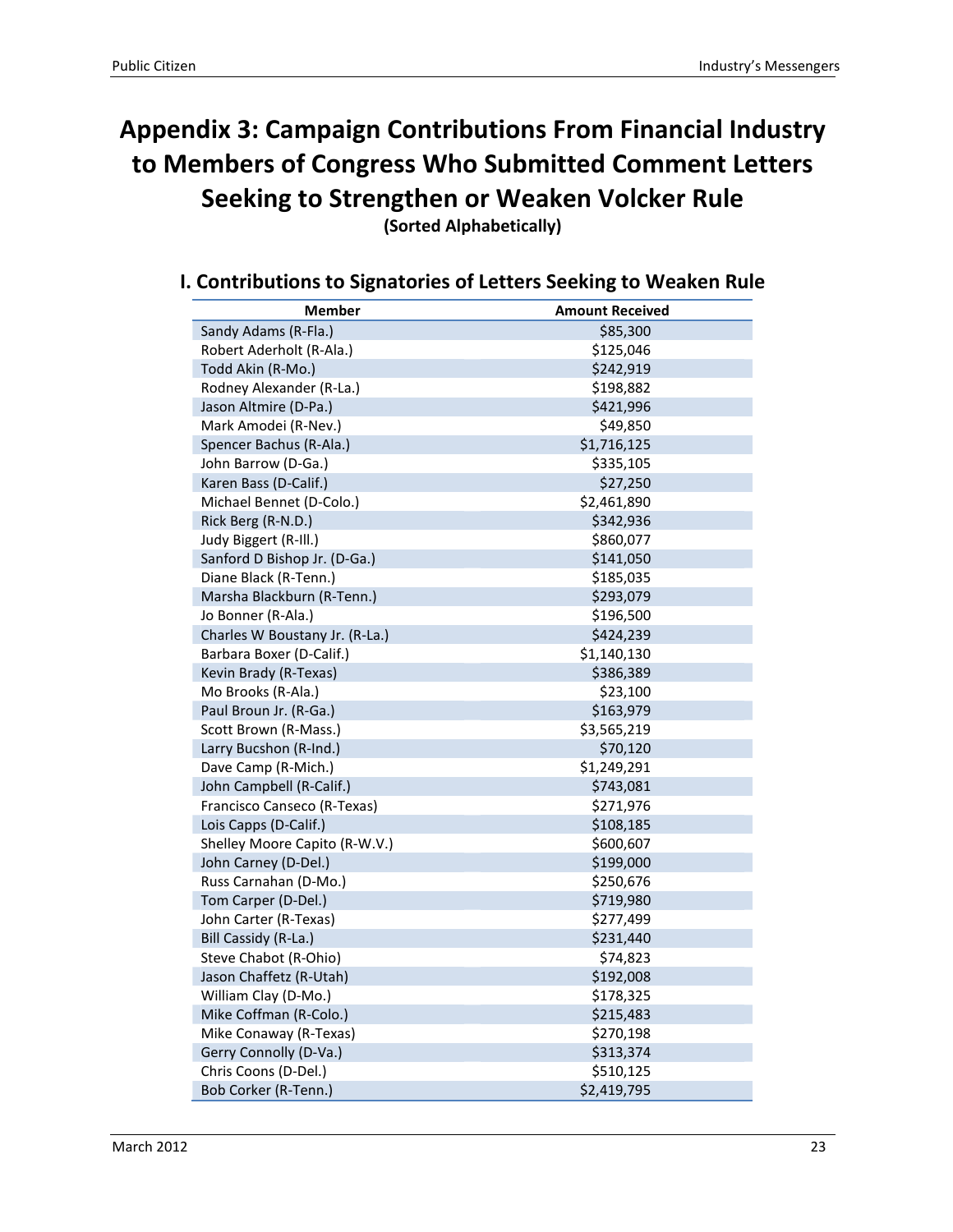| <b>Member</b>                 | <b>Amount Received</b> |
|-------------------------------|------------------------|
| Mike Crapo (R-Idaho)          | \$931,211              |
| Joseph Crowley (D-N.Y.)       | \$1,085,320            |
| John Culberson (R-Texas)      | \$192,300              |
| Geoff Davis (R-Ky.)           | \$441,178              |
| Charlie Dent (R-Pa.)          | \$317,563              |
| Scott Desjarlais (R-Tenn.)    | \$79,050               |
| Robert Dold (R-III.)          | \$501,150              |
| Sean P Duffy (R-Wis.)         | \$260,534              |
| Jeff Duncan (R-S.C.)          | \$47,750               |
| John J Duncan Jr. (R-Tenn.)   | \$59,600               |
| Renee Ellmers (R-N.C.)        | \$57,200               |
| Anna Eshoo (D-Calif.)         | \$285,212              |
| Steve Fincher (R-Tenn.)       | \$282,663              |
| Michael G Fitzpatrick (R-Pa.) | \$172,600              |
| Chuck Fleischmann (R-Tenn.)   | \$132,109              |
| John Fleming (R-La.)          | \$239,790              |
| Bill Flores (R-Texas)         | \$120,450              |
| Virginia Foxx (R-N.C.)        | \$106,550              |
| Cory Gardner (R-Colo.)        | \$153,256              |
| Scott Garrett (R-N.J.)        | \$1,270,565            |
| Chris Gibson (R-N.Y.)         | \$132,783              |
| Bob Goodlatte (R-Va.)         | \$157,450              |
| Kay Granger (R-Texas)         | \$299,748              |
| Sam Graves (R-Mo.)            | \$187,297              |
| Tim Griffin (R-Ark.)          | \$129,850              |
| Michael Grimm (R-N.Y.)        | \$378,381              |
| Frank Guinta (R-N.H.)         | \$128,443              |
| Kay R Hagan (D-N.C.)          | \$237,831              |
| Ralph M Hall (R-Texas)        | \$95,200               |
| Richard Hanna (R-N.Y.)        | \$114,299              |
| Gregg Harper (R-Miss.)        | \$115,800              |
| Nan Hayworth (R-N.Y.)         | \$482,471              |
| Jeb Hensarling (R-Texas)      | \$1,477,357            |
| Wally Herger (R-Calif.)       | \$293,281              |
| Jim Himes (D-Conn.)           | \$1,665,890            |
| Mike Honda (D-Calif.)         | \$109,970              |
| Bill Huizenga (R-Mich.)       | \$137,790              |
| Randy Hultgren (R-Ill.)       | \$159,900              |
| Robert Hurt (R-Va.)           | \$243,982              |
| Jay Inslee (D-Wash.)          | \$93,589               |
| Lynn Jenkins (R-Kan.)         | \$550,127              |
| Bill Johnson (R-Ohio)         | \$39,850               |
| Sam Johnson (R-Texas)         | \$396,940              |
| Timothy V Johnson (R-Ill.)    | \$57,600               |
| Walter B Jones Jr. (R-N.C.)   | \$140,535              |
| James D Jordan (R-Ohio)       | \$198,854              |
| Ron Kind (D-Wis.)             | \$677,787              |
| Pete King (R-N.Y.)            | \$453,510              |
| Adam Kinzinger (R-Ill.)       | \$129,450              |
| Leonard Lance (R-NJ)          | \$443,294              |
| Rick Larsen (D-Wash.)         | \$190,600              |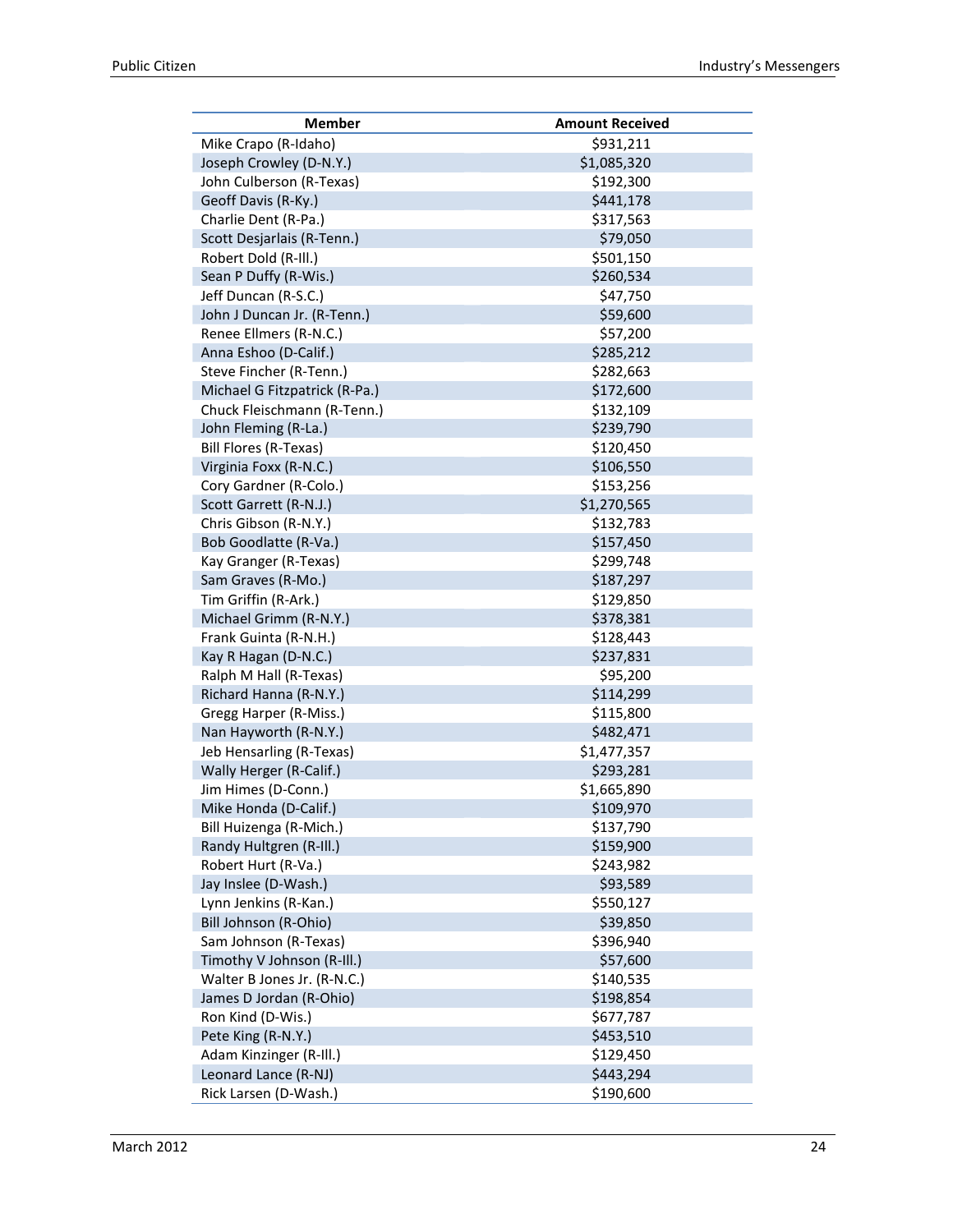| <b>Member</b>                    | <b>Amount Received</b> |
|----------------------------------|------------------------|
| Robert E Latta (R-Ohio)          | \$109,074              |
| Zoe Lofgren (D-Calif.)           | \$176,222              |
| Billy Long (R-Mo.)               | \$79,000               |
| Frank D Lucas (R-OK)             | \$370,926              |
| Blaine Luetkemeyer (R-Mo.)       | \$437,620              |
| Don Manzullo (R-III.)            | \$412,317              |
| Kenny Marchant (R-Texas)         | \$401,812              |
| Carolyn McCarthy (D-N.Y.)        | \$476,010              |
| Michael McCaul (R-Texas)         | \$370,974              |
| Patrick McHenry (R-N.C.)         | \$564,977              |
| Gregory Meeks (D-N.Y.)           | \$642,948              |
| Patrick Meehan (R-Pa.)           | \$218,353              |
| Gary Miller (R-Calif.)           | \$389,249              |
| Jeff Miller (R-Fla.)             | \$55,950               |
| Gwen Moore (D-Wis.)              | \$311,820              |
| Jim Moran (D-Va.)                | \$176,750              |
| Sue Myrick (R-N.C.)              | \$197,150              |
| Randy Neugebauer (R-Texas)       | \$835,811              |
| Devin Gerald Nunes (R-Calif.)    | \$300,100              |
| Alan Nunnelee (R-Miss.)          | \$85,500               |
| Pete Olson (R-Texas)             | \$248,093              |
| Bill Owens (D-N.Y.)              | \$401,657              |
| Steven Palazzo (R-Miss.)         | \$81,249               |
| Erik Paulsen (R-Minn.)           | \$946,099              |
| Edwin Perlmutter (D-Colo.)       | \$851,617              |
| Tom Perriello (D-Va.)            | \$268,244              |
| Gary Peters (D-Mich.)            | \$777,259              |
| Joe Pitts (R-Pa.)                | \$107,100              |
| Ted Poe (R-Texas)                | \$154,448              |
| Jaren Polis (D-Colo.)            | \$162,271              |
| Mike Pompeo (R-Kan.)             | \$105,959              |
| Bill Posey (R-Fla.)              | \$373,588              |
| Tom Price (R-Ga.)                | \$567,512              |
| Ben Quayle (R-Ariz.)             | \$221,500              |
| Mike Quigley (D-Ill.)            | \$291,524              |
| Tom Reed (R-N.Y.)                | \$312,227              |
| Dave Reichert (R-Wash.)          | \$679,536              |
| Jim Renacci (R-Ohio)             | \$226,334              |
| Cedric Richmond (D-La.)          | \$39,050               |
| Cathy McMorris Rodgers (R-Wash.) | \$308,136              |
| Phil Roe (R-Tenn.)               | \$49,635               |
| Mike Rogers (R-Mich.)            | \$350,329              |
| Mike D Rogers (R-Ala.)           | \$194,650              |
| Todd Rokita (R-Ind.)             | \$87,829               |
| Tom Rooney (R-Fla.)              | \$272,273              |
| Peter Roskam (R-Ill.)            | \$867,535              |
| Dennis Ross (R-Fla.)             | \$76,900               |
| Ed Royce (R-Calif.)              | \$1,383,278            |
| Loretta Sanchez (D-Calif.)       | \$228,040              |
| Steve Scalise (R-La.)            | \$298,897              |
| Adam Schiff (D-Calif.)           | \$243,490              |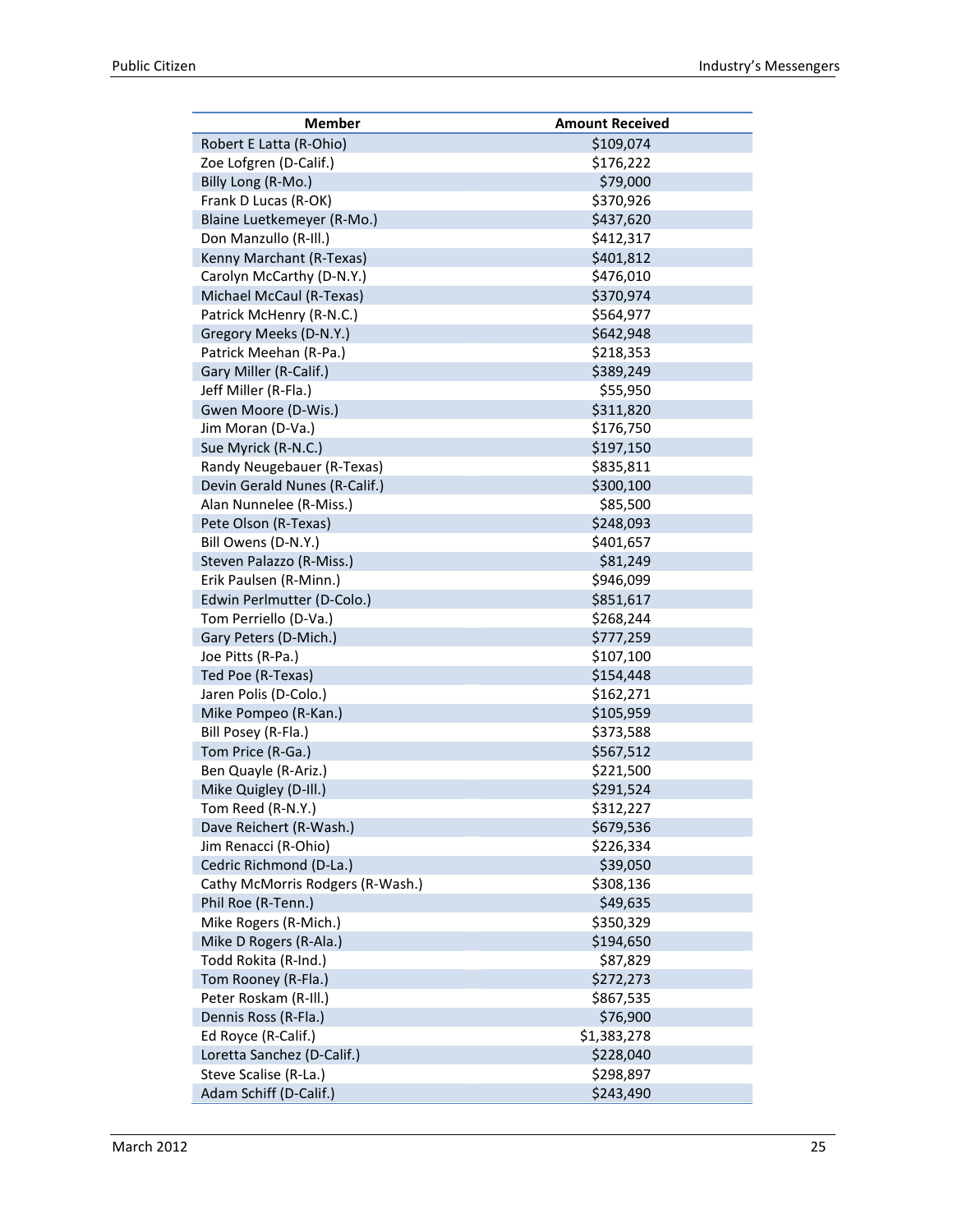| <b>Member</b>               | <b>Amount Received</b> |
|-----------------------------|------------------------|
| Jean Schmidt (R-Ohio)       | \$249,630              |
| Aaron Schock (R-Ill.)       | \$615,066              |
| Kurt Schrader (D-Ore.)      | \$200,704              |
| Allyson Schwartz (D-Pa.)    | \$703,699              |
| David Schweikert (R-Az.)    | \$328,900              |
| Tim Scott (R-S.C.)          | \$240,274              |
| Austin Scott (R-Ga.)        | \$84,045               |
| Pete Sessions (R-Texas)     | \$771,373              |
| John M Shimkus (R-Ill.)     | \$212,481              |
| Heath Shuler (D-N.C.)       | \$264,520              |
| Adam Smith (D-Wash.)        | \$143,700              |
| Adrian Smith (R-Neb.)       | \$341,092              |
| Lamar Smith (R-Texas)       | \$456,350              |
| Jackie Speier (D-Calif.)    | \$264,072              |
| Steve Stivers (R-Ohio)      | \$445,585              |
| Lee Terry (R-Neb.)          | \$399,146              |
| Mac Thornberry (R-Texas)    | \$106,075              |
| Patrick J Tiberi (R-Ohio)   | \$1,246,889            |
| Pat Toomey (R-Pa.)          | \$284,856              |
| Robert L Turner (R-N.Y.)    | \$45,800               |
| Tim Walberg (R-Mich.)       | \$117,518              |
| Greg Walden (R-Ore.)        | \$323,228              |
| Joe Walsh (R-III.)          | \$183,400              |
| Mark Warner (D-Va.)         | \$975,716              |
| Lynn A Westmoreland (R-Ga.) | \$308,777              |
| Ed Whitfield (R-Ky.)        | \$98,700               |
| Joe Wilson (R-S.C.)         | \$288,776              |
| Kevin Yoder (R-Kan.)        | \$243,584              |
| Todd Young (R-Ind.)         | \$67,000               |